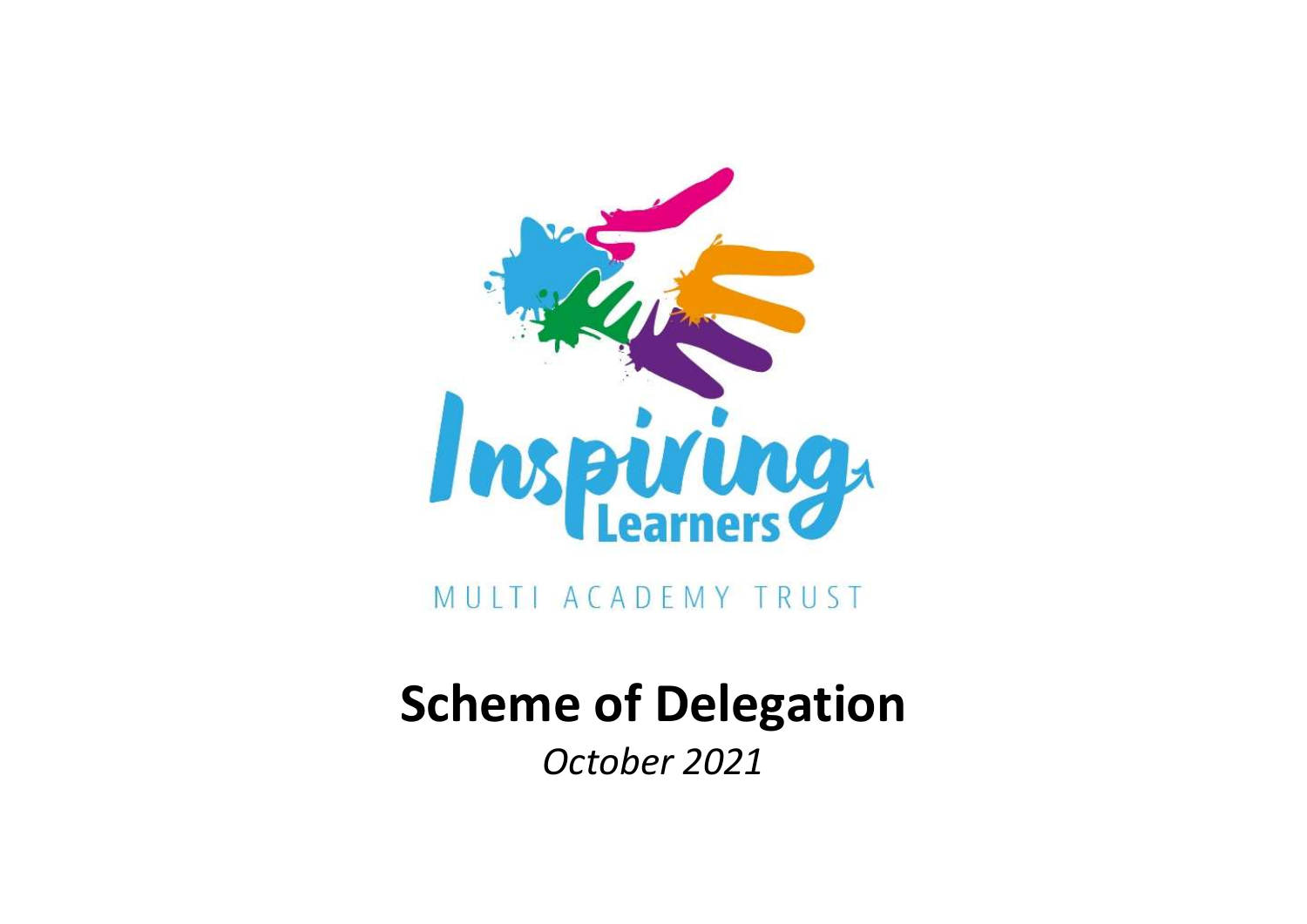## **Trust Mission**

## **'Inspiring learners'**

Inspiring a community of learners and leaders, to achieve excellence, with children at the heart of everything we do.

**Passion** *– passionate about learning* **Ambition** *– ambitious for everyone to grow* **Collaboration** *– working together, supporting each other* **Innovation** *– imagining possibilities, challenging ideas* **Integrity** *– open and authentic*

*Our core values define who we are, how we work and what we strive to achieve*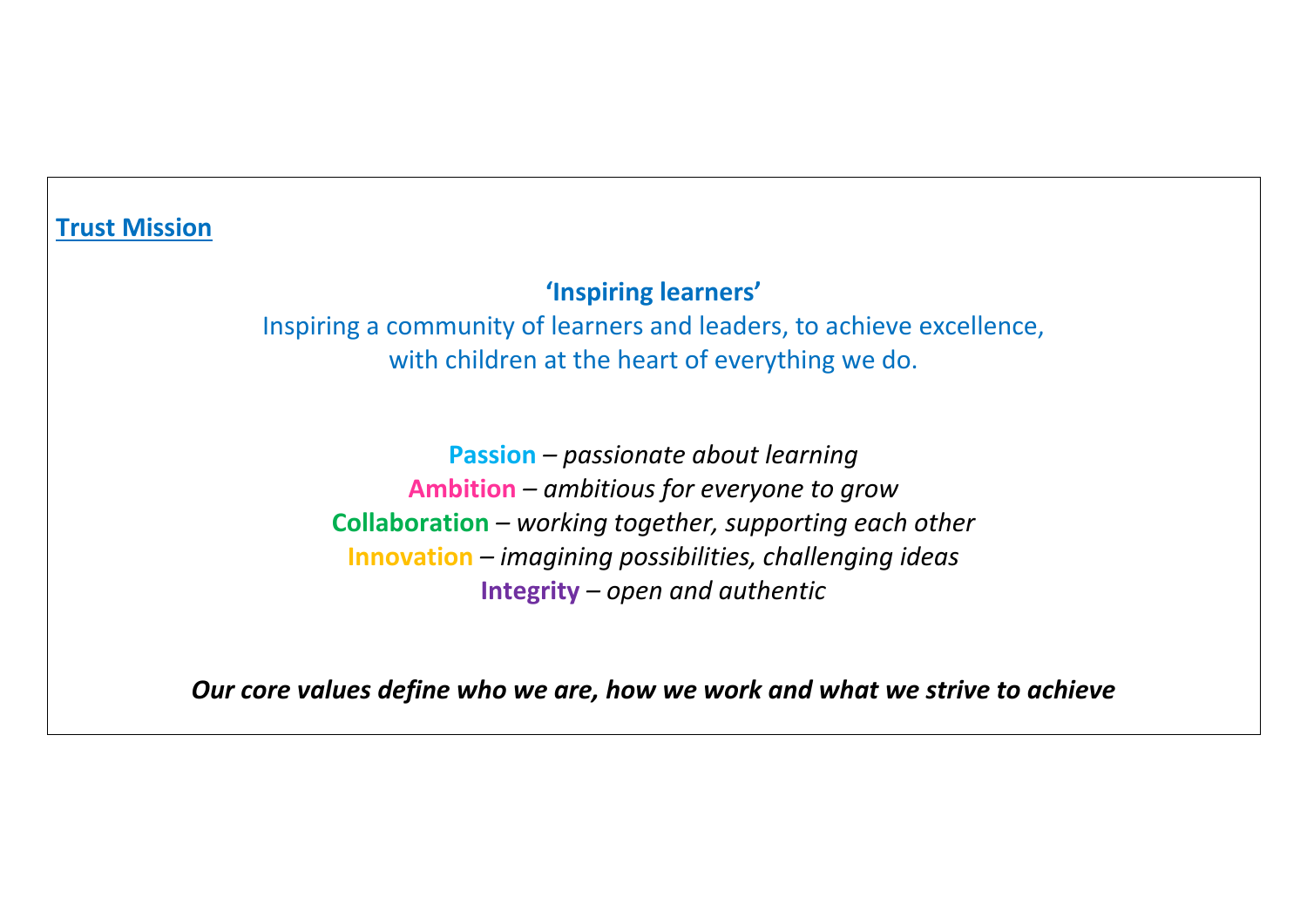### **This Scheme:**

- sets out our Trust's approach to delegations between the different layers of governance within the Trust and is a delegation by the Trustees under Article 105 of the Articles of Associations of certain powers and/or functions as detailed below;
- confirms which powers and functions are reserved to the Trustees;
- should be read in conjunction with the Trust's Committee Terms of Reference;
- may only be altered or revoked by the Trustees.

Our Trust's Scheme of Financial Delegation, which we are required to have under the Schools Financial Handbook, is set out in a separate document and also supplements this Scheme in respect of the delegation of financial powers and the operation of robust internal controls.

#### **The Scheme is divided into four sections as follows:**

- **•** Strategy & Leadership:
- **Education & Curriculum;**
- **Financial & Operations;**
- **HR.**

To assist interpretation of the matters delegated in the Scheme we have used defined phrases which are supplemented by additional comment as appropriate.

The defined phrases should be given their common meaning but for the avoidance of doubt an explanation can be found on the final page of this scheme.

#### **In our Trust the following roles are within our Executive Team Structure and referred to in this document:**

- **Head of Trust** (HoT) this is the CEO
- **Trust Finance Director** (TFD) this is the CFO
- **Head of School** (HoS)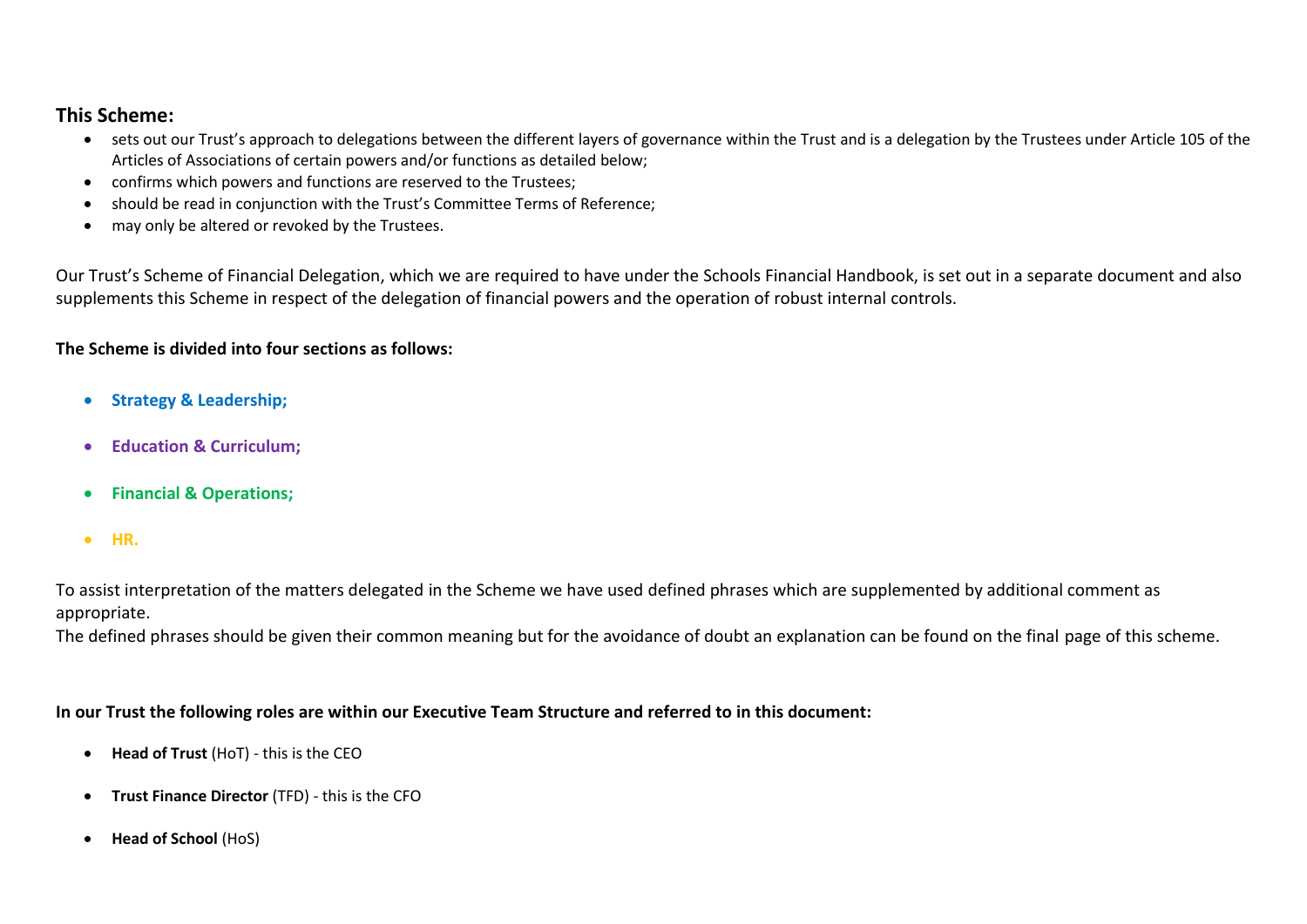#### **In this Scheme the phrases used above have the following meanings:**

**COMPLY**: the individual/group will follow agreed policies and procedures.

**CONSULT**: the individual/group that should be consulted as part of the process of completing a particular task.

**DELIVER**: the individual/group that has responsibility for undertaking the particular task delegated to them and reporting on its delivery at suitable intervals. In the case of the Head of Trust this will be at Trust level. In the case of the Heads of School this will be at School level.

**DETERMINE**: the individual/group that has primary responsibility for ensuring the particular task is completed and determining how the Trust and/or Schools (as appropriate) should undertake the task including determining appropriate milestones and targets to be reported against.

**DEVELOP**: the individual/group that has responsibility for developing proposals relating to a task for discussion and approval by the appropriate decision-making individual/group.

**RECOMMEND:** the individual/group that should make recommendations as to how a particular task should be completed. In the case of:

- *the Head of Trust will be making recommendations to the Board and/or LGB (as appropriate)*
- *the LGB will be making recommendations in relation to their School to the Board, Head of Trust and/or Head of School (as appropriate)*
- the Head of School will be making recommendations in relation to their School to the Head of Trust and/or LGB (as appropriate)

**REPORT**: the individual/group that has responsibility for reporting on the delivery of tasks. In the case of:

- *the Head of Trust will be making reports to the Board and/or LGB (as appropriate)*
- the LGB will be making reports in relation to their School to the Board and/or Head of Trust (as appropriate)
- the Head of School will be making reports in relation to their School to the Head of Trust and/or LGB (as appropriate).

REVIEW: the individual/group that has responsibility for reviewing whether a particular task is being carried out satisfactorily and where appropriate requiring action to be taken to ensure task is delivered appropriately. In the case of:

- *the Board they will be reviewing the Head of Trust and LGB (as appropriate)*
- *the Head of Trust will be reviewing the Head of School*
- *the LGB will be reviewing the Head of School and his/her leadership team.*

**SUPPORT:** the individual/group that should support completing a particular task.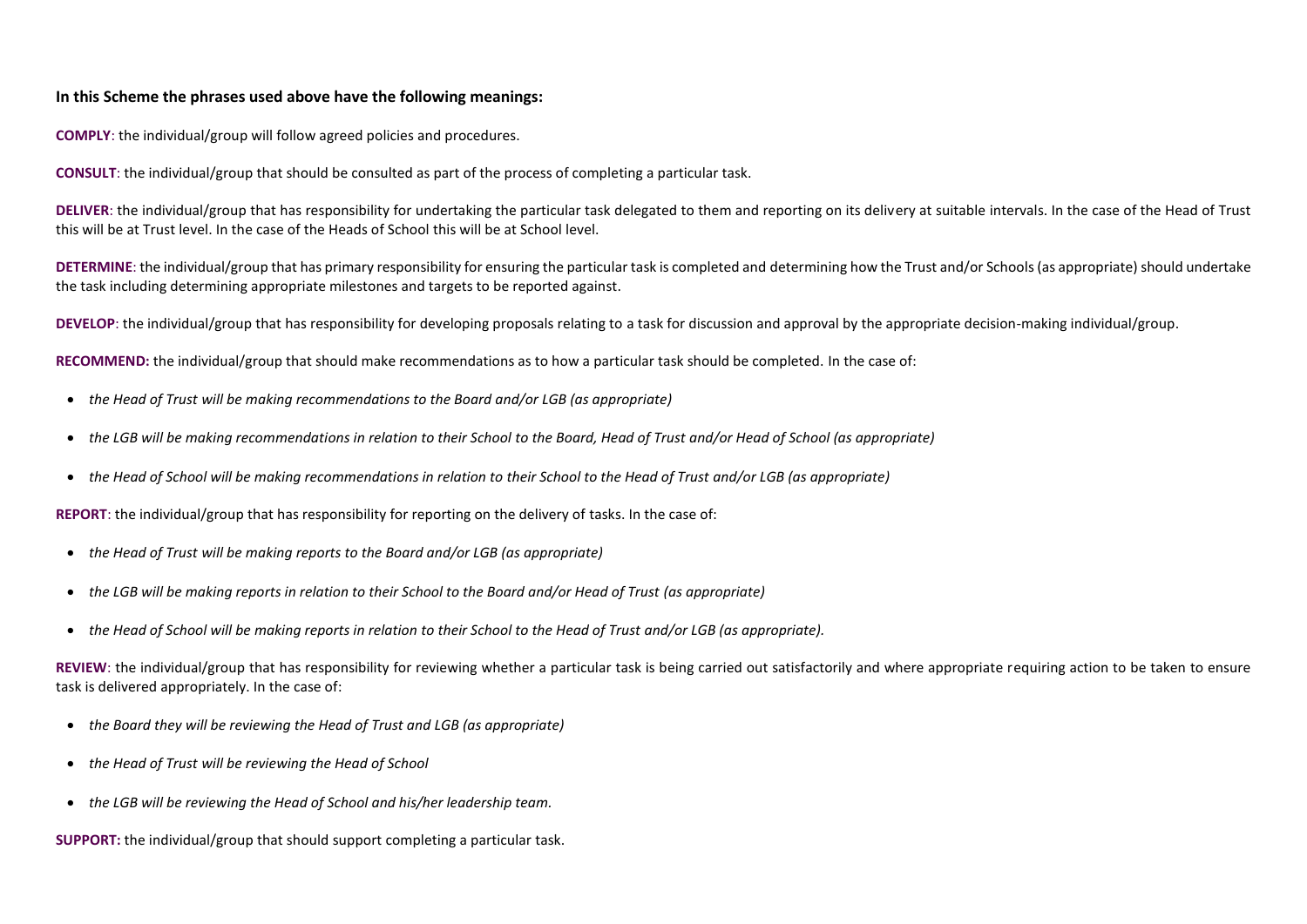|                   | <b>STRATEGY AND LEADERSHIP</b>                                                                                   |                                                                                                           |                                                                                            |                                                                                           |                                                                        |  |  |
|-------------------|------------------------------------------------------------------------------------------------------------------|-----------------------------------------------------------------------------------------------------------|--------------------------------------------------------------------------------------------|-------------------------------------------------------------------------------------------|------------------------------------------------------------------------|--|--|
|                   |                                                                                                                  | <b>Trust Board</b><br>(Board)                                                                             | <b>Head of Trust</b><br>(HoT)                                                              | <b>Local Governing Body</b><br>(LGB)                                                      | <b>Head of School</b><br>(HoS)                                         |  |  |
| 1.01a             | Set strategic objectives of the Trust                                                                            | <b>DEVELOP</b><br><b>DETERMINE</b>                                                                        | <b>DEVELOP</b>                                                                             | <b>CONSULT</b>                                                                            | <b>CONSULT</b>                                                         |  |  |
| 1.01b             | Set strategic objectives of the School                                                                           | <b>CONSULT</b><br><b>DETERMINE</b> - to be in line with<br>strategic objectives of the Trust              | <b>CONSULT</b>                                                                             | <b>DEVELOP</b>                                                                            | <b>DEVELOP</b>                                                         |  |  |
| 1.02a             | Develop the character, mission & ethos<br>of the Trust                                                           | <b>DEVELOP</b><br><b>DETERMINE</b>                                                                        | <b>DEVELOP</b>                                                                             | <b>CONSULT</b>                                                                            | <b>CONSULT</b>                                                         |  |  |
| 1.02b             | Develop the character, mission & ethos<br>of the School                                                          | <b>CONSULT</b><br><b>DETERMINE</b> - to be in line with<br>the character, mission & ethos<br>of the Trust | <b>CONSULT</b>                                                                             | <b>DEVELOP</b>                                                                            | <b>DEVELOP</b>                                                         |  |  |
| 1.03a             | Deliver strategic objectives of the Trust                                                                        | <b>REVIEW</b>                                                                                             | <b>DELIVER</b>                                                                             | <b>REVIEW</b>                                                                             | <b>DELIVER</b>                                                         |  |  |
| 1.03 <sub>b</sub> | Deliver strategic objectives of the School                                                                       | <b>REVIEW</b>                                                                                             | <b>DELIVER</b>                                                                             | <b>REVIEW</b>                                                                             | <b>DELIVER</b>                                                         |  |  |
| 1.04              | Scrutiny: Performance - review &<br>challenge progress of the Trust against its<br>strategic objectives and KPIs | <b>REVIEW</b> - progress of the Trust<br>& Schools                                                        | <b>REVIEW</b> - reports from the<br>LGBs & HoS<br><b>REPORT</b> - progress to the<br>Board | <b>REVIEW</b> - Performance of<br>School against SDP<br><b>REPORT</b> - Themes to the HoT | <b>REPORT</b> - progress of the<br>School to the LGB & HoT             |  |  |
| 1.05              | Scrutiny: Ethos - operation of the Trust &<br>Schools against the agreed character,<br>mission & ethos           | <b>REVIEW</b> - progress of the Trust<br>& Schools                                                        | <b>REVIEW</b> - reports from the<br>LGBs & HoS<br><b>REPORT</b> - progress to the<br>Board | <b>REVIEW</b> - Themes of the<br>School<br><b>REPORT</b> – progress to the HoT            | <b>REPORT</b> – progress of the<br>School to the LGB, HoT and<br>Board |  |  |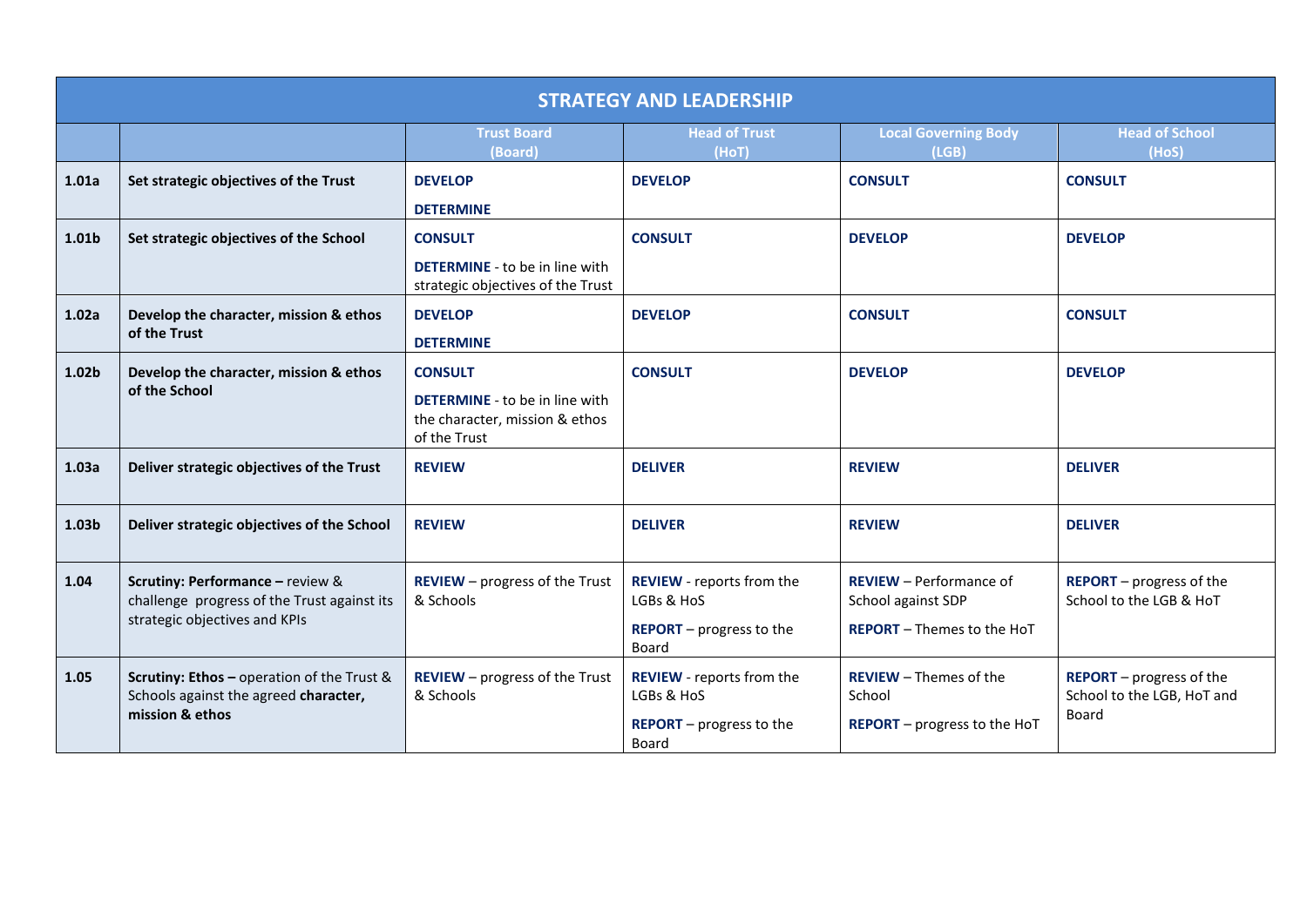|      | <b>STRATEGY AND LEADERSHIP</b>                                                                                                                                                                                                                                                                 |                                                                                                                                                                                                                                              |                                                                                                                                                                                                                                                         |                                                                                                                                                                                           |                                                 |  |  |
|------|------------------------------------------------------------------------------------------------------------------------------------------------------------------------------------------------------------------------------------------------------------------------------------------------|----------------------------------------------------------------------------------------------------------------------------------------------------------------------------------------------------------------------------------------------|---------------------------------------------------------------------------------------------------------------------------------------------------------------------------------------------------------------------------------------------------------|-------------------------------------------------------------------------------------------------------------------------------------------------------------------------------------------|-------------------------------------------------|--|--|
|      |                                                                                                                                                                                                                                                                                                | <b>Trust Board</b><br>(Board)                                                                                                                                                                                                                | <b>Head of Trust</b><br>(HoT)                                                                                                                                                                                                                           | <b>Local Governing Body</b><br>(LGB)                                                                                                                                                      | <b>Head of School</b><br>(HoS)                  |  |  |
| 1.06 | Compliance: Funding Agreement - comply<br>with all obligations including the Schools<br><b>Financial Handbook</b>                                                                                                                                                                              | <b>REVIEW</b>                                                                                                                                                                                                                                | <b>DELIVER</b><br><b>REPORT</b> - progress to the<br>Board                                                                                                                                                                                              | <b>COMPLY</b>                                                                                                                                                                             | <b>COMPLY</b><br>REPORT - progress to HoT       |  |  |
| 1.07 | Compliance: Regulatory - with all<br>regulations affecting the Trust (including all<br>charity law, company law, employment law<br>and health and safety)                                                                                                                                      | <b>REVIEW</b>                                                                                                                                                                                                                                | <b>DELIVER</b><br><b>REPORT</b> - progress to the<br>Board                                                                                                                                                                                              | <b>COMPLY</b>                                                                                                                                                                             | <b>COMPLY</b><br><b>REPORT</b> - to LGB & HoT   |  |  |
| 1.08 | <b>Compliance: Financial Oversight - ensuring</b><br>that there are appropriate financial<br>controls so that there is regularity, probity<br>and value for money in relation to the<br>management of public funds                                                                             | <b>DETERMINE</b> - policies to<br>ensure compliance<br><b>REVIEW</b>                                                                                                                                                                         | <b>DELIVER</b><br><b>REPORT</b> – progress to the<br>Board                                                                                                                                                                                              | <b>COMPLY</b>                                                                                                                                                                             | <b>COMPLY</b><br><b>REPORT</b> - to LGB & HoT   |  |  |
| 1.09 | <b>Compliance - completing the register of</b><br>business interests and put in place a<br>procedure to deal with any conflicts of<br>interest and connected party transactions                                                                                                                | <b>DETERMINE</b> - policies to<br>ensure compliance<br><b>DELIVER</b>                                                                                                                                                                        | <b>DELIVER</b>                                                                                                                                                                                                                                          | <b>DELIVER</b>                                                                                                                                                                            |                                                 |  |  |
| 1.10 | <b>Trust Risk Register</b>                                                                                                                                                                                                                                                                     | <b>DETERMINE</b><br><b>REVIEW</b>                                                                                                                                                                                                            | DELIVER - management of<br>Trust risk register                                                                                                                                                                                                          | <b>REVIEW</b> - School risk register                                                                                                                                                      | DELIVER - management of<br>School risk register |  |  |
| 1.11 | <b>Appointments of Trustees and Governors</b><br>- ensuring processes in place for<br>appointment of trustees (including<br>ensuring that the Trustees and Governors<br>have the skills to run the Trust and the<br>Schools)<br>(Members to review appointment and<br>performance of Trustees) | <b>DETERMINE</b> - policies and<br>criteria for the selection of<br>trustees and governors<br><b>DETERMINE</b> - the selection of<br>trustees and governors<br><b>REVIEW</b> - the Board's own<br>performance and performance<br>of the LGBs | <b>REPORT</b> - to the board on the<br>performance of the LGBs<br>REVIEW - annually the size,<br>structure and composition and<br>skill determines of LGBs<br><b>RECOMMEND - to Board</b><br>appropriate changes to the size<br>and composition of LGBs | <b>CONSULT</b> - governors about<br>trust policies/criteria for the<br>selection<br><b>RECOMMEND - new</b><br>governors, for the LGB, to the<br>Board.<br><b>REVIEW</b> - own performance |                                                 |  |  |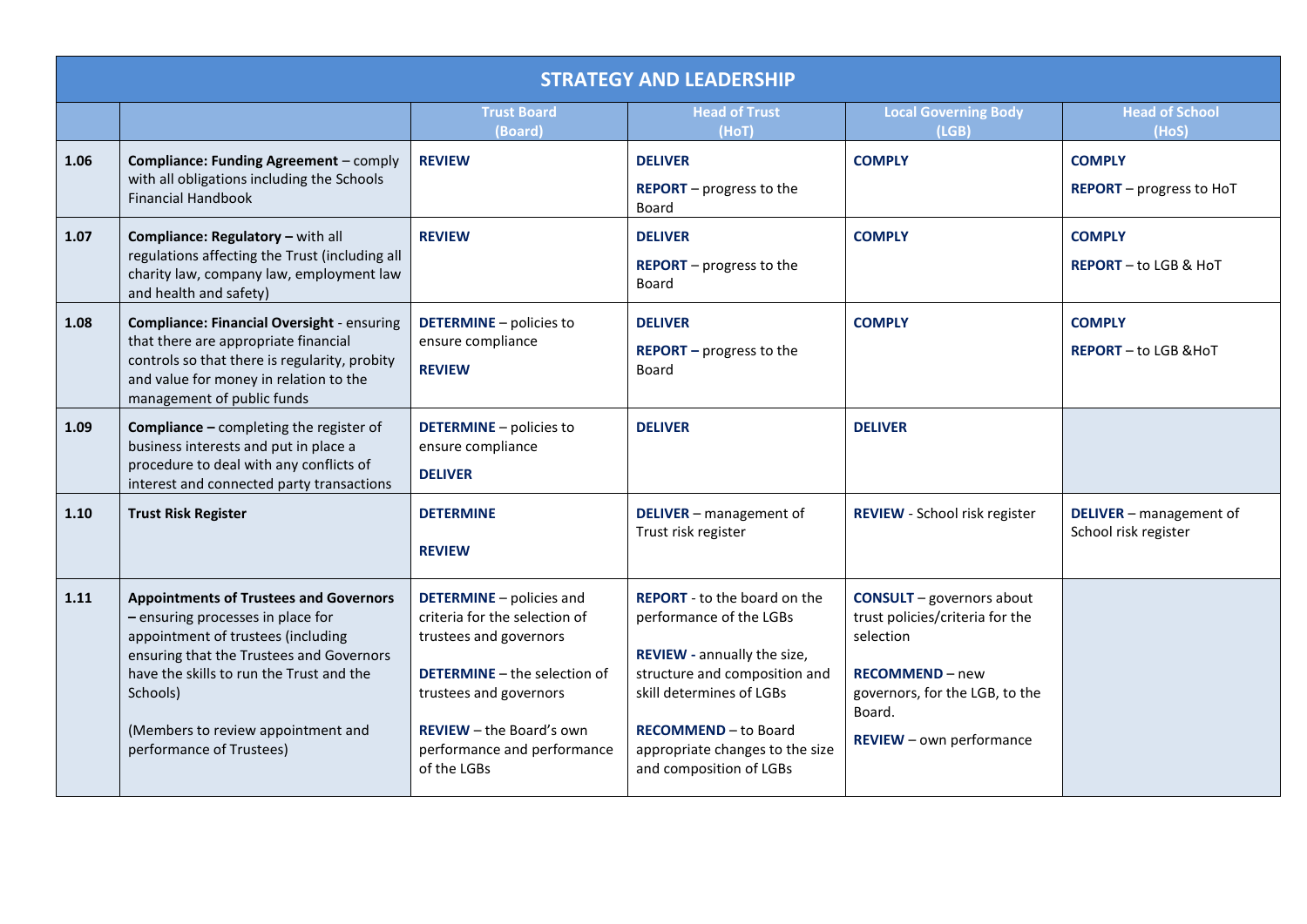|      | <b>STRATEGY AND LEADERSHIP</b>                                                                                                                                                                                                 |                                                           |                                                                                                                         |                                                                                                |                                                                                                                                         |  |  |  |
|------|--------------------------------------------------------------------------------------------------------------------------------------------------------------------------------------------------------------------------------|-----------------------------------------------------------|-------------------------------------------------------------------------------------------------------------------------|------------------------------------------------------------------------------------------------|-----------------------------------------------------------------------------------------------------------------------------------------|--|--|--|
|      |                                                                                                                                                                                                                                | <b>Trust Board</b><br>(Board)                             | <b>Head of Trust</b><br>(HoT)                                                                                           | <b>Local Governing Body</b><br>(LGB)                                                           | <b>Head of School</b><br>(HoS)                                                                                                          |  |  |  |
| 1.12 | <b>Register of Interests</b>                                                                                                                                                                                                   | <b>DELIVER</b>                                            |                                                                                                                         | <b>DELIVER</b>                                                                                 |                                                                                                                                         |  |  |  |
| 1.13 | Appointment of Clerk - Board and LGBs                                                                                                                                                                                          | <b>DELIVER</b> - appoint the clerk to<br>the Board & LGBs |                                                                                                                         | <b>CONSULT</b> - in connection with<br>the appointment of the LGB<br>clerk                     |                                                                                                                                         |  |  |  |
| 1.14 | Policies - review and approval of Trust<br>Wide Policies (including admissions,<br>DBS, charging and remissions policies,<br>health & safety and safeguarding) and<br>other Template Policies to support<br>individual Schools | <b>DETERMINE</b>                                          | <b>DELIVER</b> - presenting polices to<br>the Board for approval<br>REPORT - compliance/non-<br>compliance to the Board | <b>ADOPT</b><br>REVIEW - all policies approved<br>by the Board and School<br>specific policies | <b>DELIVER</b> - presenting School<br>specific policies for approval by<br>the LGB<br>REPORT - non-compliance to<br>the LGB and the HoT |  |  |  |
| 1.15 | Prepare terms of reference for LGB's<br>and Committees                                                                                                                                                                         | <b>DETERMINE</b><br><b>REVIEW</b> - annually              | <b>DEVELOP</b>                                                                                                          | <b>DEVELOP</b><br><b>ADOPT</b>                                                                 | <b>DEVELOP</b>                                                                                                                          |  |  |  |
| 1.16 | Training programme for trustees and<br>governors                                                                                                                                                                               | <b>DELIVER</b>                                            | <b>DEVELOP</b>                                                                                                          | <b>DELIVER</b>                                                                                 | <b>CONSULT</b>                                                                                                                          |  |  |  |
| 1.17 | <b>Strategic leadership and governance</b><br>during Covid-19                                                                                                                                                                  | <b>DETERMINE</b>                                          | <b>DEVELOP</b><br><b>COMPLY</b>                                                                                         | <b>COMPLY</b>                                                                                  | <b>COMPLY</b>                                                                                                                           |  |  |  |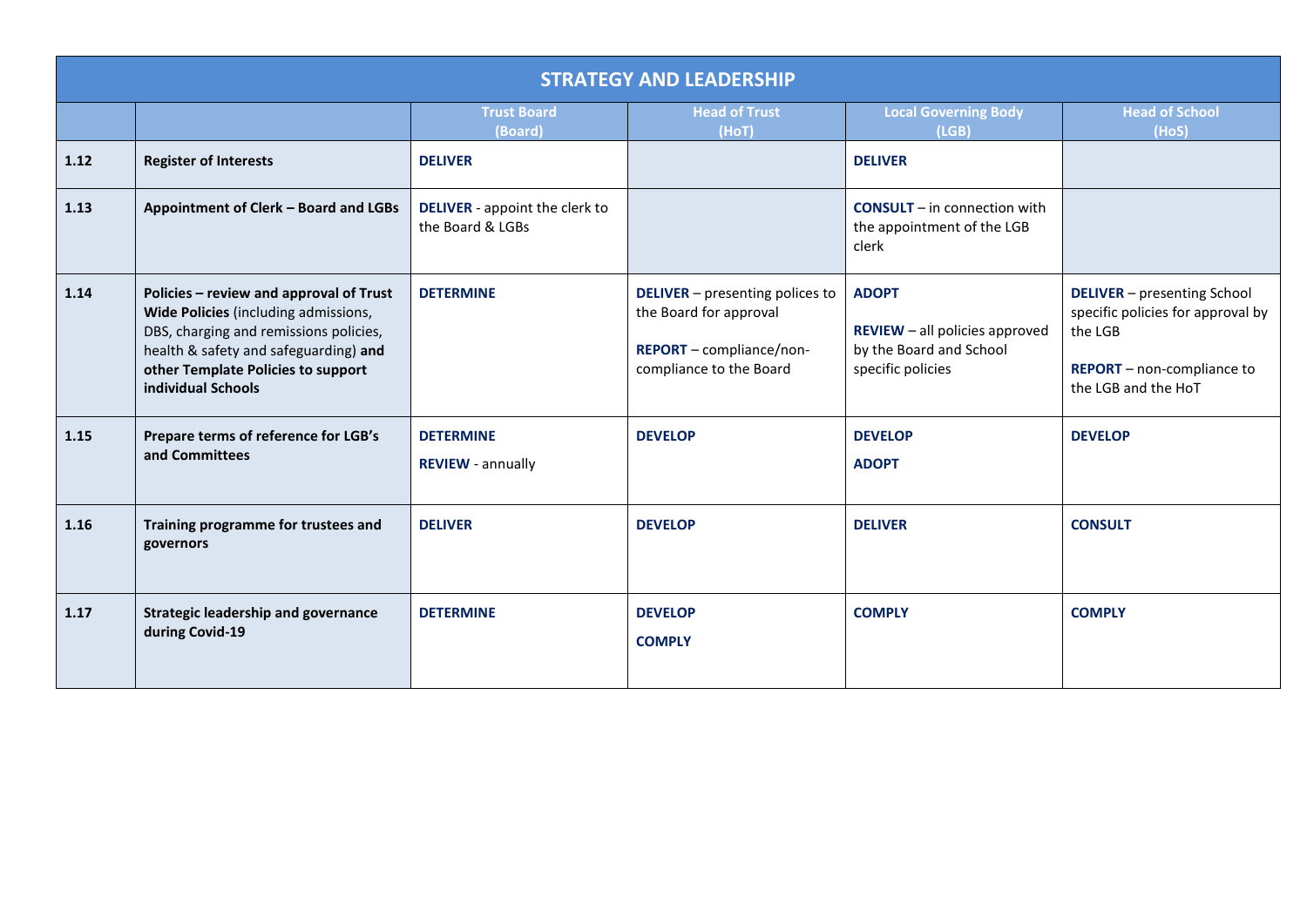|                   | <b>EDUCATION AND CURRICULUM</b>                                                                                                                    |                                                                                                                                                             |                                                                                                                       |                                                                                                                                                                                                                                                                |                                                                                                                                                                               |  |  |
|-------------------|----------------------------------------------------------------------------------------------------------------------------------------------------|-------------------------------------------------------------------------------------------------------------------------------------------------------------|-----------------------------------------------------------------------------------------------------------------------|----------------------------------------------------------------------------------------------------------------------------------------------------------------------------------------------------------------------------------------------------------------|-------------------------------------------------------------------------------------------------------------------------------------------------------------------------------|--|--|
|                   |                                                                                                                                                    | <b>Trust Board</b><br>(Board)                                                                                                                               | <b>Head of Trust</b><br>(HoT)                                                                                         | <b>Local Governing Body</b><br>(LGB)                                                                                                                                                                                                                           | <b>Head of School</b><br>(HoS)                                                                                                                                                |  |  |
| 2.01              | School Development Plan - for each<br>School in line with strategic aims of the<br>Trust                                                           | <b>DETERMINE - the School</b><br>development plan in<br>consultation with the<br>appropriate LGB, HoS and HoT                                               | <b>DELIVER</b> - drafting and<br>agreeing the School<br>development plan, with HoS                                    | <b>RECOMMEND - School</b><br>Development Plan to the Board<br><b>REVIEW</b>                                                                                                                                                                                    | <b>DELIVER</b> - drafting and<br>agreeing the School<br>Development Plan, with HoT<br><b>REVIEW</b> – the School<br>Development Plan                                          |  |  |
| 2.02a             | Key Performance Indicators - setting and<br>reviewing performance of the Trust                                                                     | <b>DETERMINE</b><br><b>REVIEW</b>                                                                                                                           | <b>DEVELOP</b><br><b>DELIVER</b>                                                                                      | <b>CONSULT</b>                                                                                                                                                                                                                                                 | <b>CONSULT</b>                                                                                                                                                                |  |  |
| 2.02 <sub>b</sub> | Key Performance Indicators - setting and<br>reviewing performance of the School                                                                    | <b>CONSULT</b><br><b>DETERMINE</b> - to be in line with<br>the KPIs of the Trust<br><b>REVIEW</b> - performance against<br>KPIs and against Ofsted criteria | <b>CONSULT</b><br><b>RECEIVE REPORTS - from the</b><br>LGBs and report performance<br>of the LGBs against School KPIs | <b>RECOMMEND</b> - targets for<br>performance of the School to<br>the HoT<br><b>REVIEW</b> - performance of the<br>School against SDP and report<br>to the HoT<br><b>DELIVER</b> - holding leadership<br>to account for delivery against<br><b>KPIs in SDP</b> | DELIVER - performance of the<br>School against KPIs<br><b>REPORT</b> – performance of the<br>School to LGB, HoT and Board                                                     |  |  |
| 2.03              | <b>Quality of Teaching - ensuring</b><br>appropriate levels of support, challenge<br>and intervention to support delivery of<br>education outcomes | <b>REVIEW - the work of the HoT</b>                                                                                                                         | <b>DELIVER</b> - supporting the<br>Schools and intervening where<br>appropriate<br><b>REPORT</b> - to Board           | <b>REVIEW - at the School</b>                                                                                                                                                                                                                                  | <b>REVIEW</b> - management of staff<br>to ensure teaching and learning<br>objectives are met<br><b>REPORT-</b> strengths and<br>concerns in the quality of<br>teaching to LGB |  |  |
| 2.04              | Curriculum - setting the curriculum for<br>the Schools and reviewing its<br>effectiveness                                                          | <b>REVIEW</b> – effectiveness of the<br>curriculum across Trust                                                                                             | <b>REVIEW</b>                                                                                                         | <b>DETERMINE - curriculum and</b><br>standards<br><b>REVIEW</b>                                                                                                                                                                                                | <b>DETERMINE - curriculum and</b><br>standards<br><b>DELIVER</b>                                                                                                              |  |  |
| 2.05              | Curriculum - ensuring that the legal<br>requirements for children with special<br>needs are met and that they are given<br>support for learning.   | <b>REVIEW</b> - effectiveness of the<br>curriculum across Trust                                                                                             | <b>REVIEW</b> - effectiveness of the<br>curriculum across Trust                                                       | <b>REVIEW</b> - effectiveness of the<br>curriculum across Trust                                                                                                                                                                                                | <b>DELIVER</b>                                                                                                                                                                |  |  |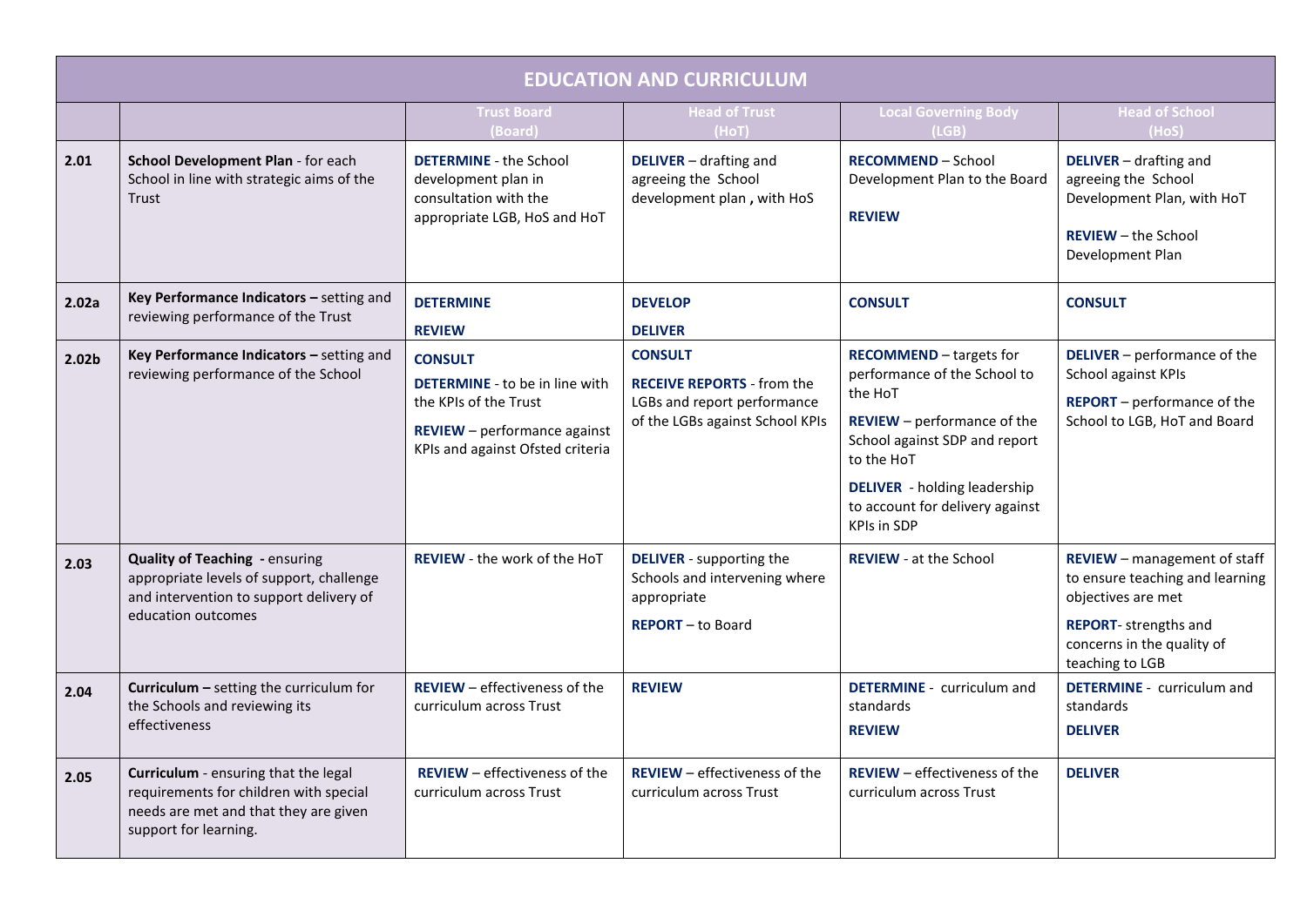|      | <b>EDUCATION AND CURRICULUM</b>                                                                                                                                                                                                                                                                                                                                                                                                                                      |                                            |                                                                                           |                                                                                      |                                                                                                                                              |  |  |
|------|----------------------------------------------------------------------------------------------------------------------------------------------------------------------------------------------------------------------------------------------------------------------------------------------------------------------------------------------------------------------------------------------------------------------------------------------------------------------|--------------------------------------------|-------------------------------------------------------------------------------------------|--------------------------------------------------------------------------------------|----------------------------------------------------------------------------------------------------------------------------------------------|--|--|
|      |                                                                                                                                                                                                                                                                                                                                                                                                                                                                      | <b>Trust Board</b><br>(Board)              | <b>Head of Trust</b><br>(HoT)                                                             | <b>Local Governing Body</b><br>(LGB)                                                 | <b>Head of School</b><br>(HoS)                                                                                                               |  |  |
| 2.06 | Pupil Premium - reviewing and<br>challenging the value for money/ROI of<br>the Pupil Premium in terms of educational<br>outcomes and narrowing the achievement<br>gap                                                                                                                                                                                                                                                                                                | <b>REVIEW</b>                              | <b>REPORT</b> - to board<br>effectiveness of use of the<br>pupil premium across the Trust | <b>DETERMINE</b><br><b>REVIEW</b> - how pupil premium<br>is spent at the School      | <b>DELIVER</b><br>REPORT - on effectiveness of<br>use of the pupil premium                                                                   |  |  |
| 2.07 | <b>Collective worship arrangements for</b><br>school without religious character                                                                                                                                                                                                                                                                                                                                                                                     |                                            |                                                                                           | <b>DETERMINE</b><br><b>REVIEW</b>                                                    | <b>DELIVER</b>                                                                                                                               |  |  |
| 2.08 | <b>Set Admissions Policy</b>                                                                                                                                                                                                                                                                                                                                                                                                                                         | <b>DETERMINE</b><br><b>DELIVER</b>         | <b>DEVELOP</b>                                                                            | <b>CONSULT</b>                                                                       | <b>CONSULT</b>                                                                                                                               |  |  |
| 2,09 | <b>Admission decisions</b>                                                                                                                                                                                                                                                                                                                                                                                                                                           |                                            |                                                                                           | <b>DELIVER</b>                                                                       | <b>CONSULT</b>                                                                                                                               |  |  |
| 2.10 | Review - considering and evaluating<br>performance of the Schools by:<br>* reviewing progress against agreed KPIs<br>* holding each School's leadership to<br>account for academic performance,<br>quality of care and quality of provision<br>* monitoring the overall effectiveness and<br>efficiency of leadership and management<br>at the Schools<br>* receiving reports on the quality of<br>teaching and learning and making<br>recommendations to the Board. | REVIEW - a School's overall<br>performance | <b>REVIEW</b><br><b>REPORT</b> - to the Board                                             | <b>DELIVER</b> - against SDP<br>priorities<br><b>REVIEW</b> - against SDP priorities | <b>DELIVER</b><br><b>REVIEW</b><br><b>REPORT</b> – to LGB and HoT for<br>SDP performance, and to HoT<br>and Board for overall<br>performance |  |  |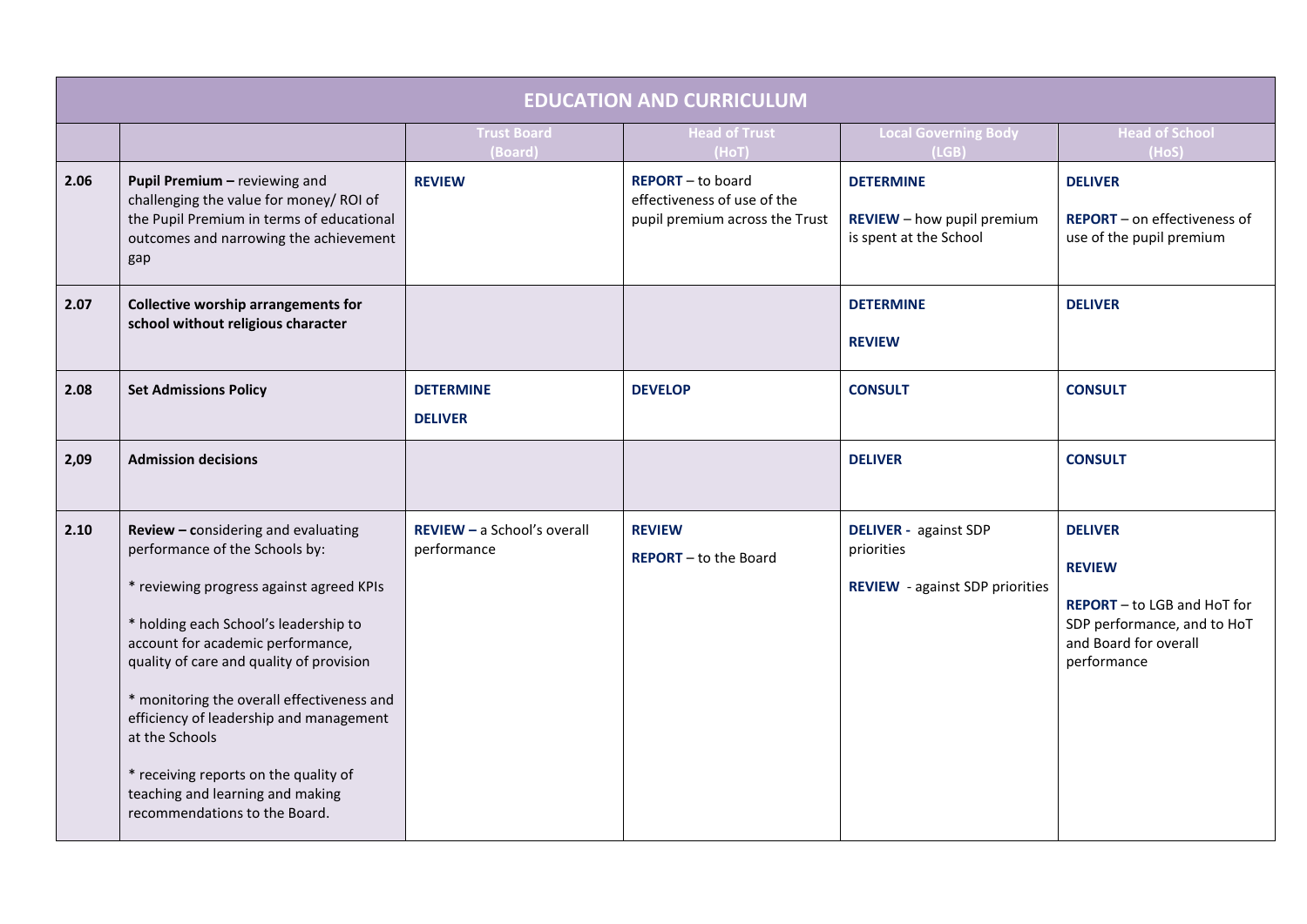|      | <b>EDUCATION AND CURRICULUM</b>                                                                                                                             |                                                 |                                                                                                                    |                                                                                                                                      |                                                                                                                                                           |  |  |  |
|------|-------------------------------------------------------------------------------------------------------------------------------------------------------------|-------------------------------------------------|--------------------------------------------------------------------------------------------------------------------|--------------------------------------------------------------------------------------------------------------------------------------|-----------------------------------------------------------------------------------------------------------------------------------------------------------|--|--|--|
|      |                                                                                                                                                             | <b>Trust Board</b><br>(Board)                   | <b>Head of Trust</b><br>(HoT)                                                                                      | <b>Local Governing Body</b><br>(LGB)                                                                                                 | <b>Head of School</b><br>(HoS)                                                                                                                            |  |  |  |
| 2.11 | Self-evaluation - carrying out the self-<br>evaluation process and the areas for<br>improvement with particular regard to<br>outcomes and success criteria. | <b>REVIEW</b> - overall School<br>performance   | REVIEW - progress against SDP<br>priorities and overall<br>performance<br><b>REPORT</b> - progress to the<br>Board | REVIEW - progress against SDP<br>priorities                                                                                          | <b>DELIVER</b><br>REPORT - progress to the LGB,<br>HoT and Board                                                                                          |  |  |  |
| 2.12 | Review priorities - considering the aims<br>and priorities for raising standards of<br>achievement in each of the Schools'<br>strategic plans.              | <b>REVIEW</b>                                   | <b>REVIEW</b><br><b>REPORT</b> $-$ progress to the<br>Board                                                        | <b>REVIEW</b>                                                                                                                        | <b>DELIVER</b><br>REPORT - to the LGB and HoT                                                                                                             |  |  |  |
| 2.13 | Pupil issues (including attendance,<br>exclusions, punctuality and disciplinary<br>matters for each School)                                                 | <b>REVIEW</b> - overall performance             | <b>REVIEW</b> - delivery<br><b>REPORT</b> - progress to the<br>Board                                               | <b>DETERMINE - policies</b><br><b>DELIVER</b> - receive reports from<br>the HoS<br>$REPORT - any issues to the$<br>Board and the HoT | <b>DELIVER</b> - ensuring pupil issues<br>are dealt with in accordance<br>with trust and School policies<br>REPORT - to the LGB on any<br>material issues |  |  |  |
| 2.14 | School Hours - setting the opening and<br>closing times for the Schools                                                                                     | DETERMINE - in consultation<br>with LGBs        |                                                                                                                    | <b>CONSULT</b> - with the Board                                                                                                      | <b>CONSULT</b> – with the Board<br><b>COMPLY</b>                                                                                                          |  |  |  |
| 2.15 | Term Dates and length of school day                                                                                                                         | <b>DETERMINE</b> - in consultation<br>with LGBs | <b>DELIVER</b>                                                                                                     | <b>CONSULT</b> – with the Board                                                                                                      | <b>CONSULT</b> – with the Board<br><b>COMPLY</b>                                                                                                          |  |  |  |
| 2.16 | School lunch - ensure provided to<br>appropriate nutritional standards                                                                                      |                                                 |                                                                                                                    | <b>REVIEW</b>                                                                                                                        | <b>DELIVER</b>                                                                                                                                            |  |  |  |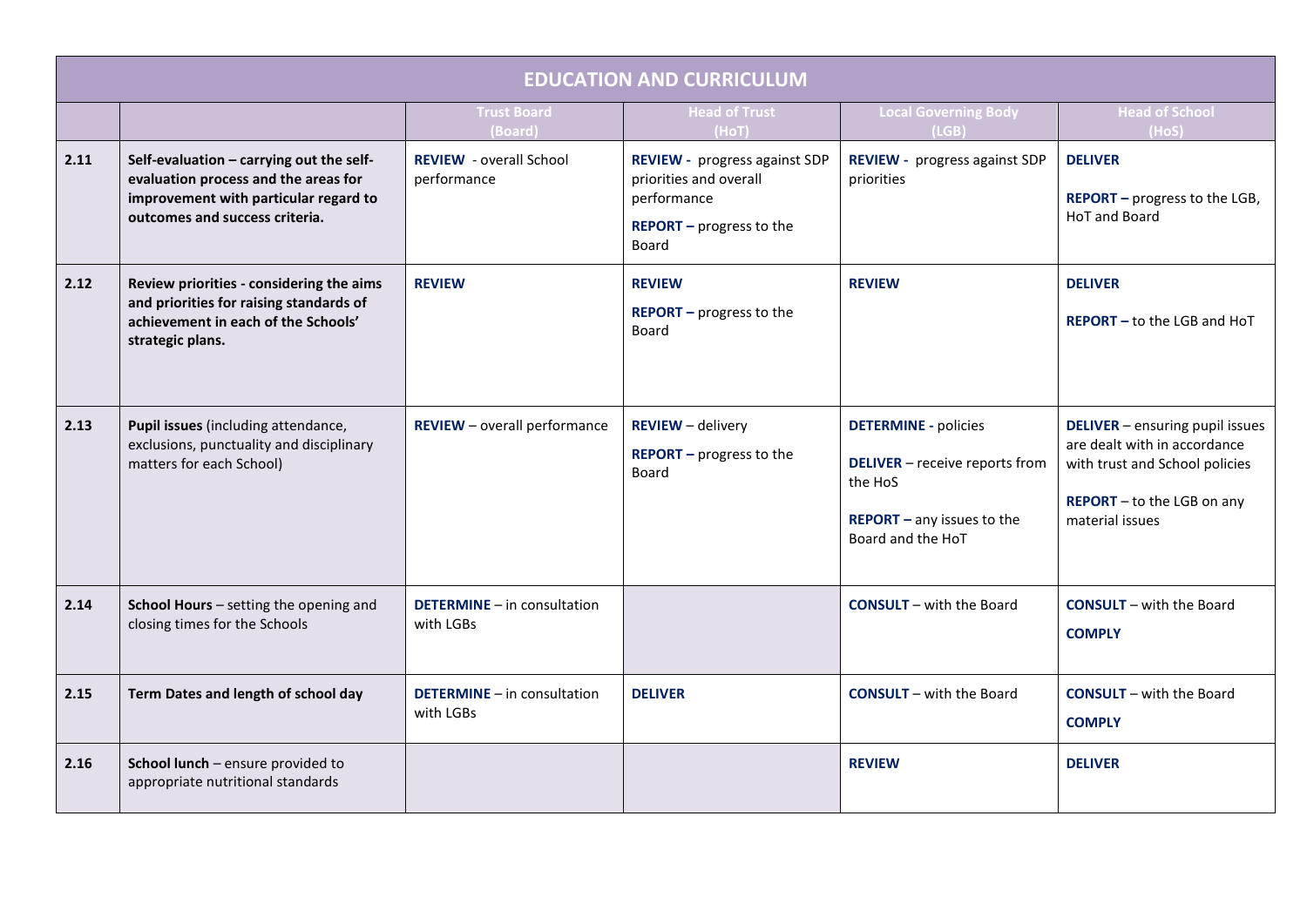|      | <b>EDUCATION AND CURRICULUM</b>                                                                                                                                                                                                                                                                                                                                                                                                                                                                                                                                                     |                               |                               |                                      |                                    |  |  |
|------|-------------------------------------------------------------------------------------------------------------------------------------------------------------------------------------------------------------------------------------------------------------------------------------------------------------------------------------------------------------------------------------------------------------------------------------------------------------------------------------------------------------------------------------------------------------------------------------|-------------------------------|-------------------------------|--------------------------------------|------------------------------------|--|--|
|      |                                                                                                                                                                                                                                                                                                                                                                                                                                                                                                                                                                                     | <b>Trust Board</b><br>(Board) | <b>Head of Trust</b><br>(HoT) | <b>Local Governing Body</b><br>(LGB) | <b>Head of School</b><br>(HoS)     |  |  |
| 2.17 | Provision of free school meals to those<br>meeting criteria                                                                                                                                                                                                                                                                                                                                                                                                                                                                                                                         |                               |                               | <b>REVIEW</b>                        | <b>DELIVER</b>                     |  |  |
| 2.18 | Safeguarding - including ensuing each<br>School has appointed a Designated<br>Safeguarding Lead, ensuring compliance<br>with statutory guidance and maintenance<br>of single central record.                                                                                                                                                                                                                                                                                                                                                                                        | <b>REVIEW</b>                 | <b>REVIEW</b>                 | <b>DELIVER</b>                       | <b>DELIVER</b>                     |  |  |
| 2.19 | Stakeholder Engagement-<br>* promoting partnership working between<br>parents/carers and the Schools to<br>promote high standards of attendance,<br>behaviour and learning by pupils.<br>* undertaking consultation with pupils,<br>parents/carers and other stakeholders as<br>part of a programme of regular self-<br>evaluation by the Schools to assess its<br>performance against its stated aims and<br>objectives.<br>* ensuring that such feedback is used to<br>support the development of best practice<br>and to promote the quality of the overall<br>pupil experience. | <b>REVIEW</b>                 | <b>CONSULT</b>                | <b>DETERMINE</b>                     | <b>DETERMINE</b><br><b>DELIVER</b> |  |  |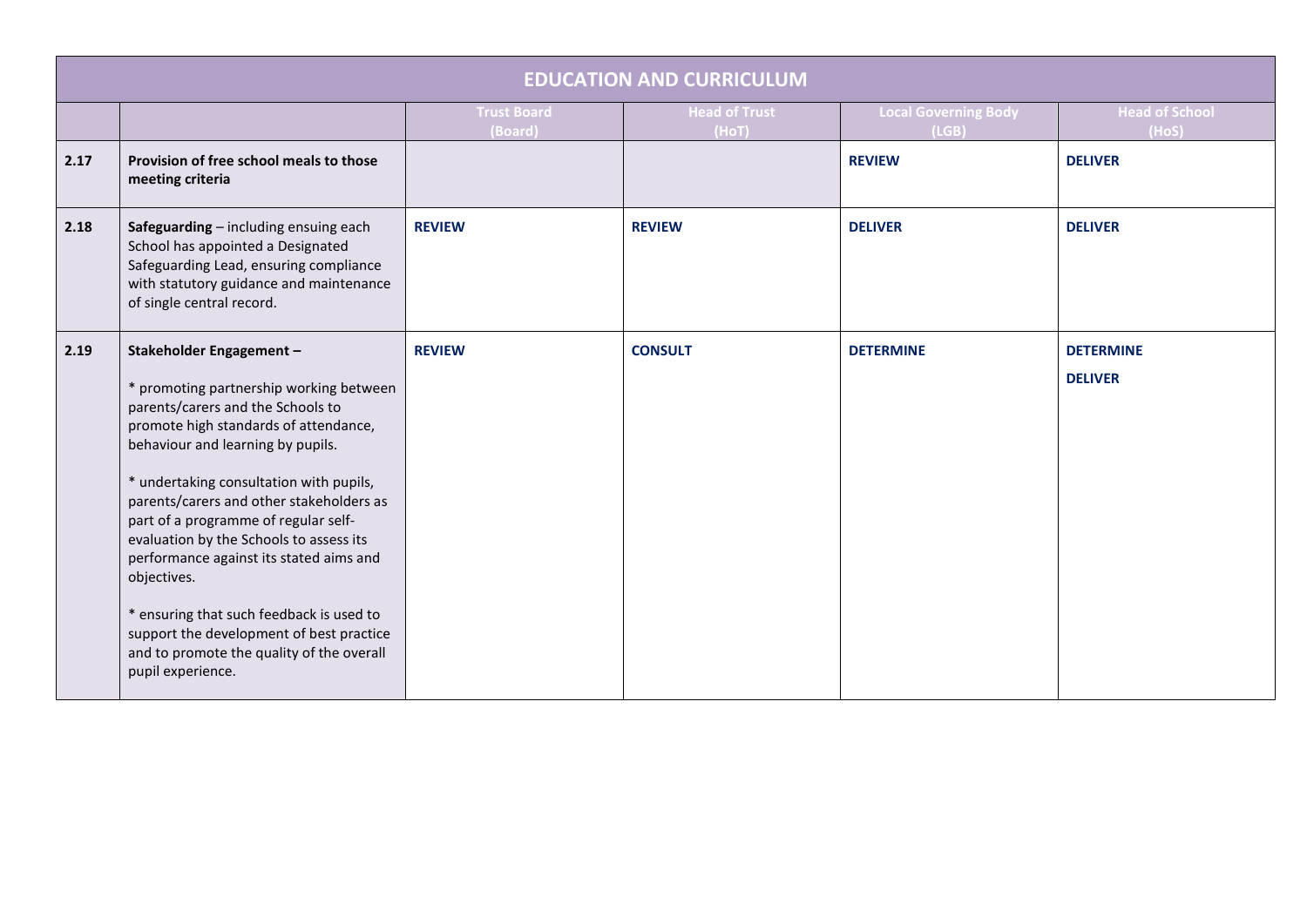|      | <b>EDUCATION AND CURRICULUM</b>                                                                                                                                                                                                                                                                                                                                                                                                     |                                                                           |                                                  |                                                                           |                                                                           |  |  |  |  |
|------|-------------------------------------------------------------------------------------------------------------------------------------------------------------------------------------------------------------------------------------------------------------------------------------------------------------------------------------------------------------------------------------------------------------------------------------|---------------------------------------------------------------------------|--------------------------------------------------|---------------------------------------------------------------------------|---------------------------------------------------------------------------|--|--|--|--|
|      |                                                                                                                                                                                                                                                                                                                                                                                                                                     | <b>Trust Board</b><br>(Board)                                             | <b>Head of Trust</b><br>(HoT)                    | <b>Local Governing Body</b><br>(LGB)                                      | <b>Head of School</b><br>(HoS)                                            |  |  |  |  |
| 2.20 | <b>Ofsted Inspections Support Across the</b><br>$Trust -$<br>Board will liaise with Oftsed<br>$\blacksquare$<br>where MAT is inspected and it<br>will assist with a School<br>inspection.<br>HoT will ensure Trust is prepared<br>п<br>for inspection and manage the<br>process from a Trust perspective<br>where the impact of the Trust is<br>under review<br>HoT will support LGBs and HoSs<br>for individual School inspections | <b>SUPPORT</b> - School inspections<br><b>DELIVER</b> - Trust inspections | <b>DELIVER</b> - Trust and School<br>inspections | <b>SUPPORT</b> - Trust inspections<br><b>DELIVER</b> - School inspections | <b>SUPPORT</b> - Trust inspections<br><b>DELIVER</b> - School inspections |  |  |  |  |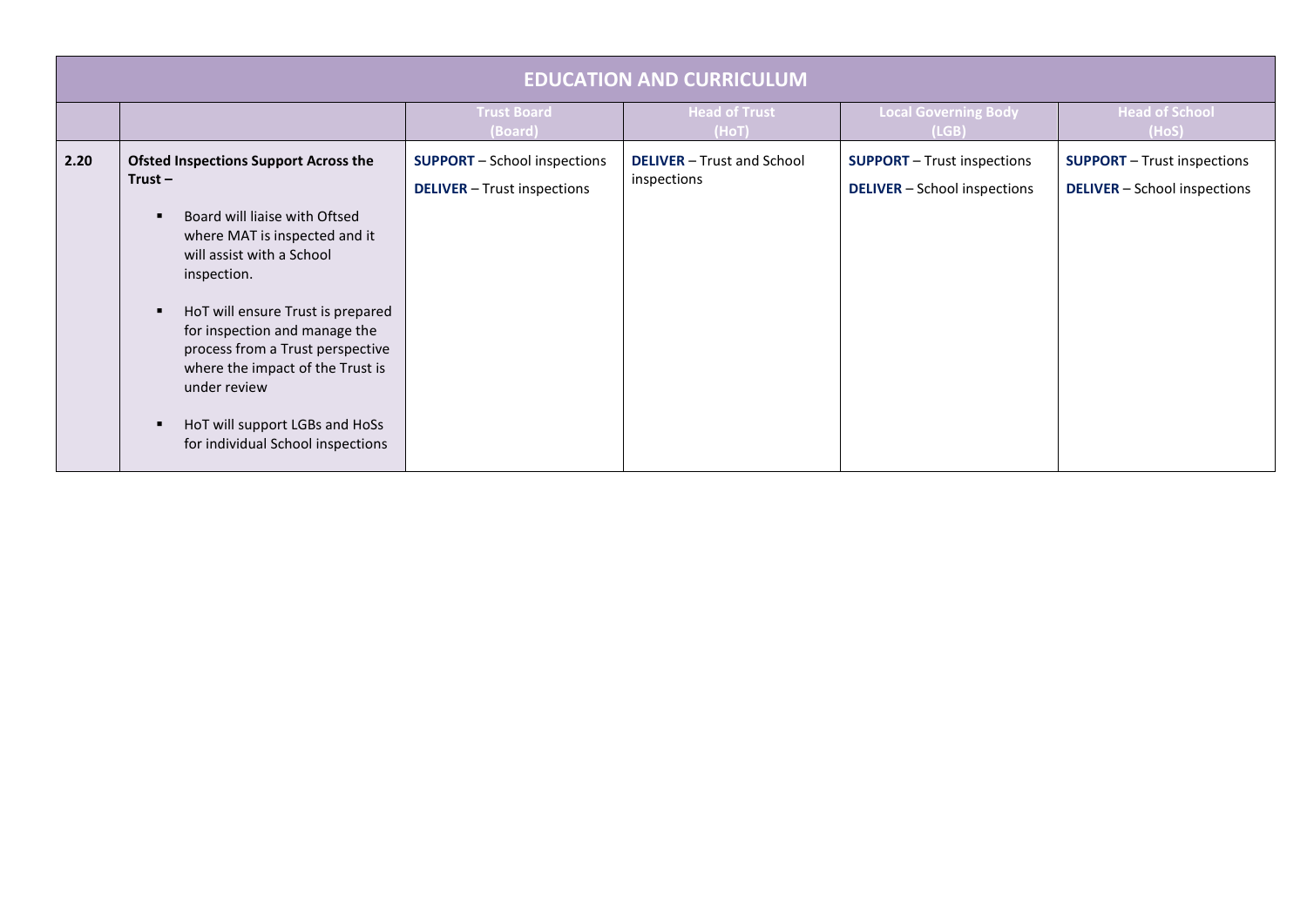|       | <b>FINANCIAL AND OPERATIONS</b>                                                 |                                                                                                                                        |                                                                                                                       |                                                                                                                                                                                                                                          |                                                                                                                    |  |  |
|-------|---------------------------------------------------------------------------------|----------------------------------------------------------------------------------------------------------------------------------------|-----------------------------------------------------------------------------------------------------------------------|------------------------------------------------------------------------------------------------------------------------------------------------------------------------------------------------------------------------------------------|--------------------------------------------------------------------------------------------------------------------|--|--|
|       |                                                                                 | <b>Trust Board</b><br>(Board)                                                                                                          | <b>Head of Trust</b><br>(HoT)                                                                                         | <b>Local Governing Body</b><br>(LGB)                                                                                                                                                                                                     | <b>Head of School</b><br>(HoS)                                                                                     |  |  |
| 3.01  | <b>Appointment of the Audit &amp; Risk</b><br><b>Committee</b>                  | <b>DELIVER</b>                                                                                                                         |                                                                                                                       |                                                                                                                                                                                                                                          |                                                                                                                    |  |  |
| 3.02  | Appointment of the Accounting Officer &<br><b>Chief Financial Officer</b>       | <b>DELIVER</b>                                                                                                                         | DELIVER - the accounting<br>officer role                                                                              |                                                                                                                                                                                                                                          |                                                                                                                    |  |  |
| 3.03  | <b>Recommend appointment of External</b><br><b>Auditors to the Members</b>      | <b>DELIVER</b>                                                                                                                         |                                                                                                                       |                                                                                                                                                                                                                                          |                                                                                                                    |  |  |
| 3.04  | <b>Appointment of the Internal Auditors</b>                                     | <b>DELIVER</b>                                                                                                                         |                                                                                                                       |                                                                                                                                                                                                                                          |                                                                                                                    |  |  |
| 3.05a | Key Performance Indicators - setting and<br>reviewing performance of the Trust  | <b>DETERMINE</b><br><b>REVIEW</b>                                                                                                      | <b>DEVELOP</b><br><b>DELIVER</b>                                                                                      | <b>CONSULT</b>                                                                                                                                                                                                                           | <b>CONSULT</b>                                                                                                     |  |  |
| 3.05b | Key Performance Indicators - setting and<br>reviewing performance of the School | <b>CONSULT</b><br><b>DETERMINE</b> - to be in line with<br>the KPIs of the Trust<br><b>REVIEW</b> - performance against<br><b>KPIs</b> | <b>CONSULT</b><br><b>RECEIVE REPORTS - from the</b><br>LGBs and report performance<br>of the LGBs against School KPIs | <b>RECOMMEND</b> - targets for<br>performance of the School to<br>the HoT<br><b>REVIEW</b> - performance of the<br>School and report to the HoT<br><b>DELIVER</b> - holding leadership<br>to account for delivery against<br><b>KPIs</b> | DELIVER - performance of the<br>School against KPIs<br><b>REPORT</b> – performance of the<br>School to LGB and HoT |  |  |
| 3.06  | <b>Approve Annual Accounts</b>                                                  | <b>APPROVE</b>                                                                                                                         | DELIVER - arrange for auditing<br>and filing of annual report and<br>accounts                                         | <b>COMPLY</b> - by ensuring School<br>keeps proper records and<br>providing such information to<br>assist the trust in preparation<br>of the annual accounts                                                                             |                                                                                                                    |  |  |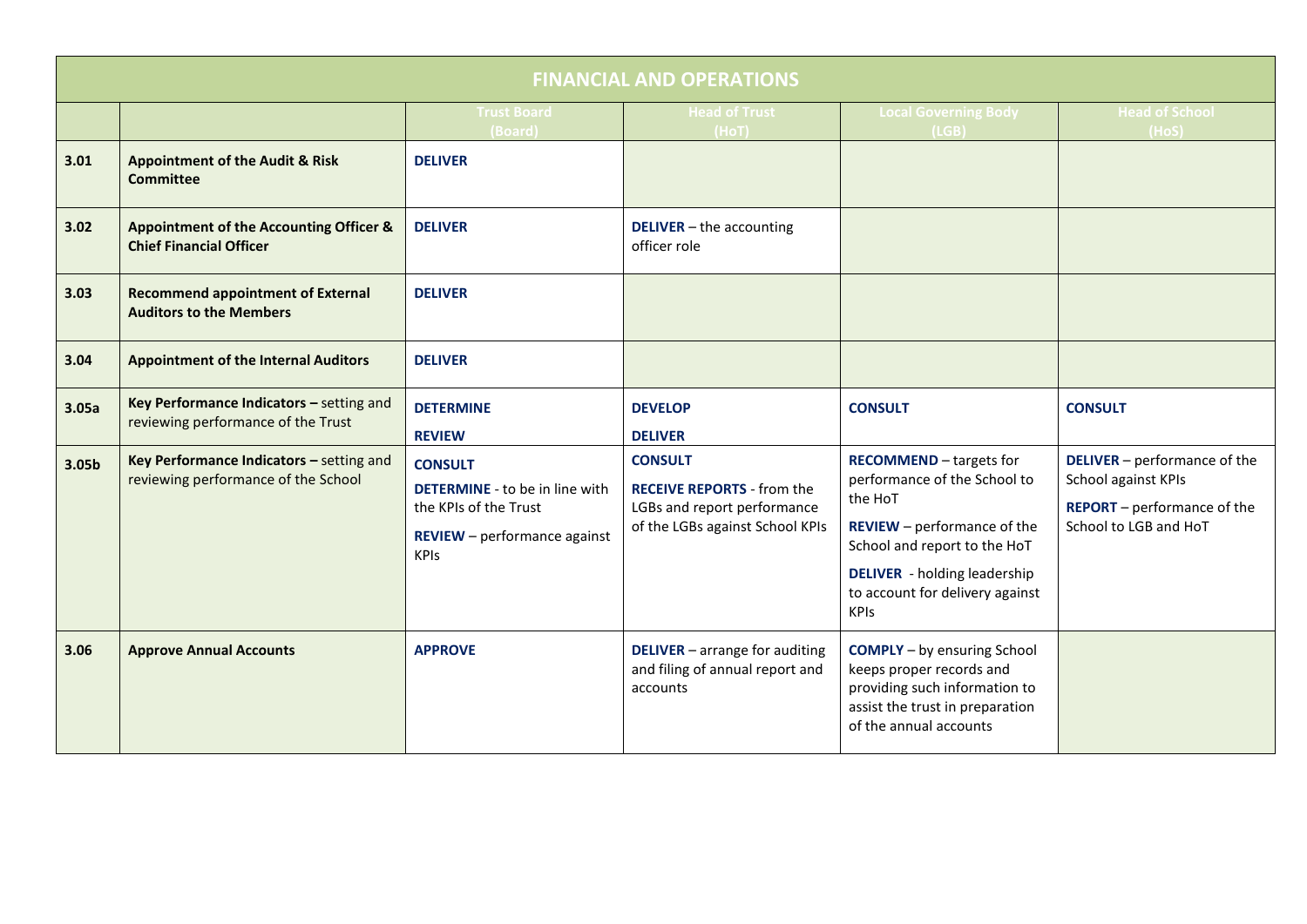|      | <b>FINANCIAL AND OPERATIONS</b>                                                                                                                                                                                        |                                                                      |                                                                                                                                                                                            |                                                                                                                                                                                                                                       |                                                                                 |  |  |
|------|------------------------------------------------------------------------------------------------------------------------------------------------------------------------------------------------------------------------|----------------------------------------------------------------------|--------------------------------------------------------------------------------------------------------------------------------------------------------------------------------------------|---------------------------------------------------------------------------------------------------------------------------------------------------------------------------------------------------------------------------------------|---------------------------------------------------------------------------------|--|--|
|      |                                                                                                                                                                                                                        | <b>Trust Board</b><br>(Board)                                        | <b>Head of Trust</b><br>(HoT)                                                                                                                                                              | <b>Local Governing Body</b><br>(LGB)                                                                                                                                                                                                  | <b>Head of School</b><br>(HoS)                                                  |  |  |
| 3.07 | <b>Scheme of Financial Delegation &amp;</b><br>Financial Policies - establishing of policies<br>and procedures to ensure compliance<br>with the Trust's financial and reporting<br>requirements                        | <b>DETERMINE</b><br><b>COMPLY</b>                                    | REVIEW - compliance<br>REPORT - any issues or non-<br>compliance to the Board<br><b>COMPLY</b>                                                                                             | <b>REVIEW</b> - compliance by the<br>School<br>REPORT - any issues or non-<br>compliance to the HoT<br><b>COMPLY</b>                                                                                                                  | <b>COMPLY</b>                                                                   |  |  |
| 3.08 | <b>Bank Accounts - authorising the</b><br>establishment of bank accounts and<br>approve bank mandates in the name of<br>the Trust                                                                                      | <b>DETERMINE</b>                                                     | <b>RECOMMEND</b>                                                                                                                                                                           |                                                                                                                                                                                                                                       |                                                                                 |  |  |
| 3.09 | Funding Model - agreeing a funding<br>model across the Trust and develop an<br>individual funding model for the Schools)<br>so as to the secure the Trust's financial<br>health in the short term and the long<br>term | <b>DETERMINE</b> - in consultation<br>with the LGBs<br><b>REVIEW</b> | <b>RECOMMEND - a funding</b><br>model to the Board for<br>approval<br><b>REPORT</b>                                                                                                        | <b>CONSULT</b> – with the Board<br>REVIEW - compliance with the<br>overall financial plan for the<br>School                                                                                                                           | <b>COMPLY</b>                                                                   |  |  |
| 3.10 | Trust Annual Budget - formulating and<br>setting the Trust wide budget                                                                                                                                                 | <b>DETERMINE</b><br><b>APPROVE</b>                                   | <b>DELIVER</b> - preparation of trust<br>budget and present to the<br>Board for approval<br><b>REVIEW</b> – submission of trust<br>budget to the ESFA                                      |                                                                                                                                                                                                                                       |                                                                                 |  |  |
| 3.11 | School Annual Budgets - formulating and<br>determining the proportion of the overall<br>budget to be delegated to each School<br>(including uses of contingency funds/<br>balances)                                    | <b>DETERMINE</b><br><b>APPROVE</b>                                   | <b>DELIVER</b> - preparation of<br>School budgets in consultation<br>with the LGBs and present to<br>the Board for approval<br><b>REVIEW</b> – submission of School<br>budgets to the EFSA | <b>CONSULT</b> - with HoT & TFD in<br>respect of the School's<br>requirements<br><b>COMPLY</b><br><b>APPROVE</b> - within permitted<br>limits (as defined in the scheme<br>of financial delegation) any<br>variances<br><b>REVIEW</b> | <b>CONSULT</b><br><b>DELIVER</b> – in consultation with<br>CFO<br><b>COMPLY</b> |  |  |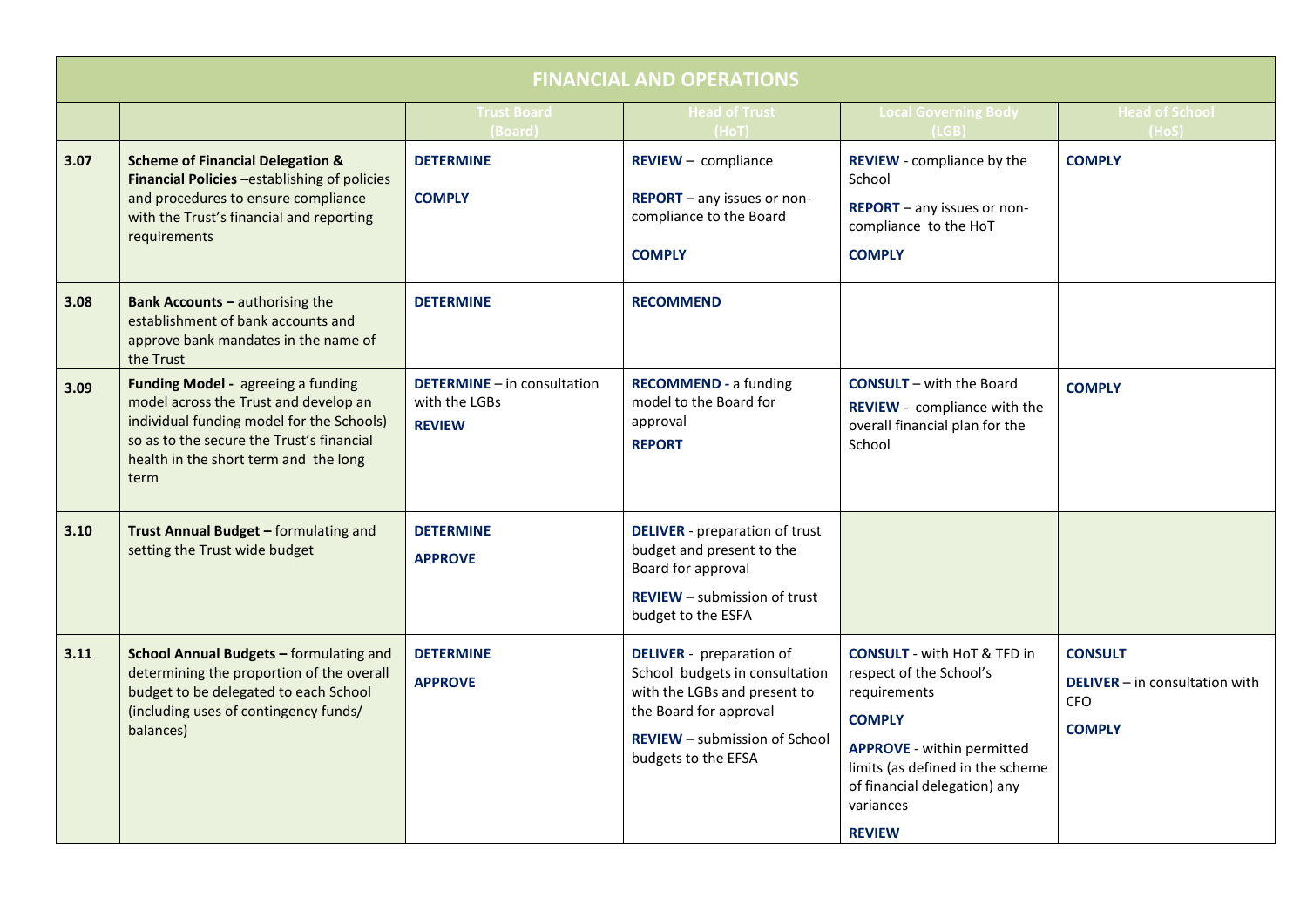|      | <b>FINANCIAL AND OPERATIONS</b>                                                                                                                                        |                                   |                                                                                                                                                                                                                                   |                                                                                                                               |                                                                                                                  |  |  |
|------|------------------------------------------------------------------------------------------------------------------------------------------------------------------------|-----------------------------------|-----------------------------------------------------------------------------------------------------------------------------------------------------------------------------------------------------------------------------------|-------------------------------------------------------------------------------------------------------------------------------|------------------------------------------------------------------------------------------------------------------|--|--|
|      |                                                                                                                                                                        | <b>Trust Board</b><br>(Board)     | <b>Head of Trust</b><br>(HoT)                                                                                                                                                                                                     | <b>Local Governing Body</b><br>(LGB)                                                                                          | <b>Head of School</b><br>(HoS)                                                                                   |  |  |
| 3.12 | <b>Expenditure and ensuring delivery of</b><br><b>Annual Budgets</b>                                                                                                   | <b>REVIEW</b>                     | <b>REPORT</b> - to the Board any<br>material issues with delivery<br>against the annual budget by<br>the Schools<br><b>RECEIVE REPORTS - on matters</b><br>of concern in connection with<br>compliance with the annual<br>budgets | <b>REVIEW</b><br>REPORT - to the HoT any<br>issues with expenditure or<br>compliance with the annual<br>budgets by the School | REPORT - to the LGB any need<br>for any matters of concern in<br>respect of the School's annual<br>budget        |  |  |
| 3.13 | <b>Expenditure and ensuring delivery of</b><br><b>Annual Budgets</b>                                                                                                   | <b>REVIEW</b>                     | <b>REPORT</b> - to the Board any<br>material issues with delivery<br>against the annual budget by<br>the Schools<br><b>RECEIVE REPORTS - on matters</b><br>of concern in connection with<br>compliance with the annual<br>budgets | <b>REVIEW</b><br>REPORT - to the HoT any<br>issues with expenditure or<br>compliance with the annual<br>budgets by the School | <b>REPORT</b> - to the LGB any need<br>for any matters of concern in<br>respect of the School's annual<br>budget |  |  |
| 3.14 | <b>Reporting: financial reporting and KPIs</b>                                                                                                                         | <b>DETERMINE</b><br><b>REVIEW</b> | <b>DELIVER</b><br><b>REPORT</b> - to the Board                                                                                                                                                                                    | <b>REVIEW</b>                                                                                                                 | <b>DELIVER</b><br><b>REPORT</b> - to LGB and HoT                                                                 |  |  |
| 3.15 | <b>Investments</b> - agreeing the investment<br>policy in line with the Schools Financial<br>Handbook and the Scheme of Financial<br>Delegation                        | <b>DETERMINE</b><br><b>REVIEW</b> | <b>DELIVER</b>                                                                                                                                                                                                                    |                                                                                                                               |                                                                                                                  |  |  |
| 3.16 | <b>Setting School specific procurement</b><br>policies - in accordance with the Funding<br>Agreement, Schools Financial Handbook<br>and the Trust's procurement policy | <b>DETERMINE</b><br><b>REVIEW</b> | <b>RECOMMEND</b><br><b>REPORT</b><br><b>REVIEW</b>                                                                                                                                                                                | <b>COMPLY</b>                                                                                                                 | <b>COMPLY</b>                                                                                                    |  |  |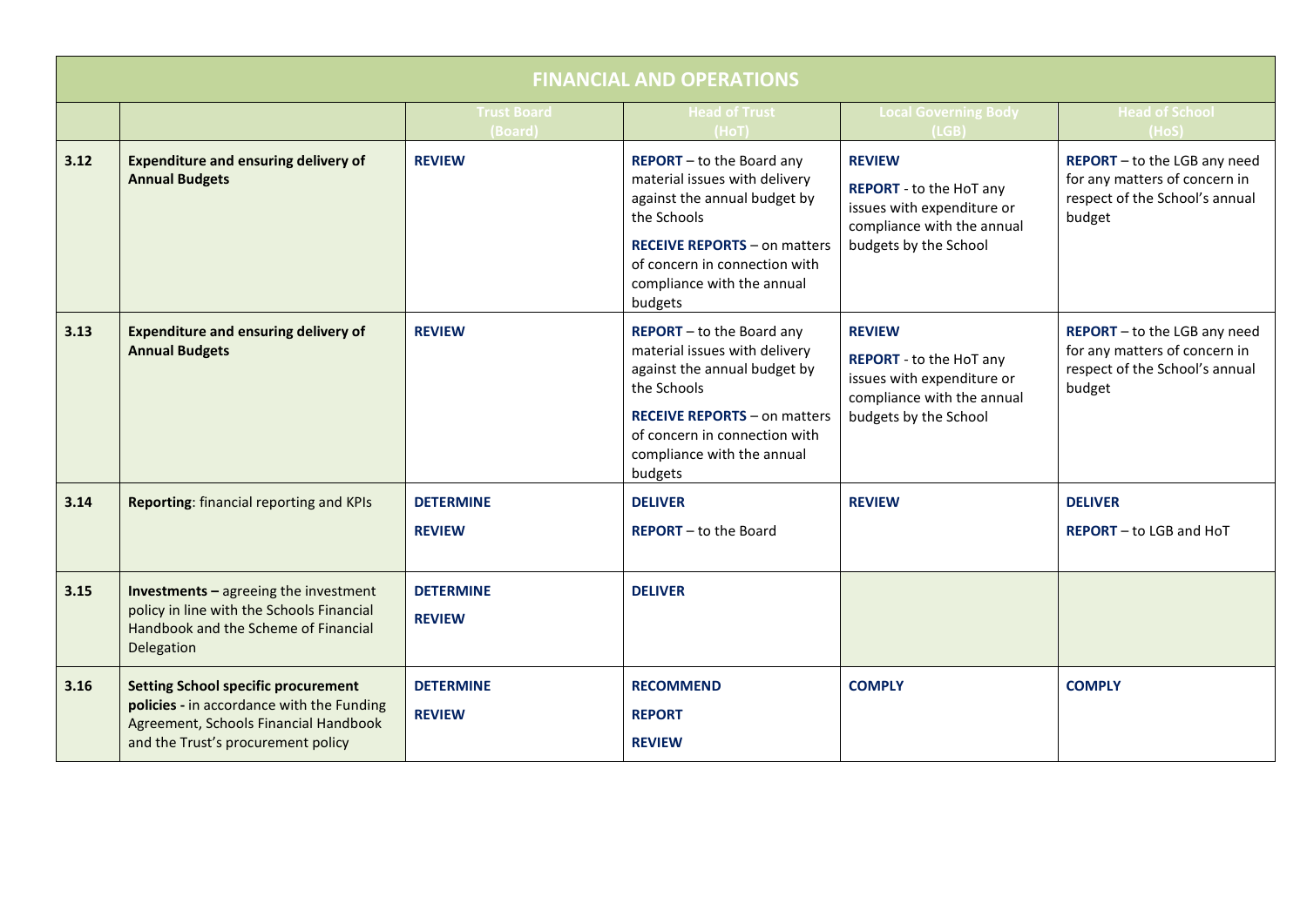|      | <b>FINANCIAL AND OPERATIONS</b>                                                                                                                |                                                     |                                                                         |                                                                                                          |                                                      |  |  |  |
|------|------------------------------------------------------------------------------------------------------------------------------------------------|-----------------------------------------------------|-------------------------------------------------------------------------|----------------------------------------------------------------------------------------------------------|------------------------------------------------------|--|--|--|
|      |                                                                                                                                                | <b>Trust Board</b><br>(Board)                       | <b>Head of Trust</b><br>(HoT)                                           | <b>Local Governing Body</b><br>(LGB)                                                                     | <b>Head of School</b><br>(HoS)                       |  |  |  |
| 3.17 | Enter into contracts $-$ up to limit of<br>delegation set out in Scheme of<br><b>Financial Delegation</b>                                      | <b>DELIVER</b>                                      | <b>DELIVER</b>                                                          | <b>COMPLY</b>                                                                                            | <b>COMPLY</b>                                        |  |  |  |
| 3.18 | <b>Determining and allocating central</b><br>services provided to the Schools by the<br><b>Trust</b>                                           | <b>DETERMINE</b> (in consultation<br>with the LGBs) | DELIVER - on recommending<br>the allocation of services to the<br>Board | <b>CONSULT</b>                                                                                           | <b>CONSULT</b>                                       |  |  |  |
| 3.19 | Overseeing the effectiveness of services<br>provided centrally by the Trust                                                                    | <b>REVIEW</b>                                       | <b>DELIVER</b><br><b>REPORT</b> - to Board                              | <b>REPORT</b> - to the Board                                                                             | <b>REPORT</b> - to the Board                         |  |  |  |
| 3.20 | <b>Asset and Premises Maintenance</b><br>Strategy - determining use of Schools'<br>premises and ensuring premises are<br>adequately maintained | DETERMINE - trust wide policy                       | <b>RECOMMEND</b>                                                        | DETERMINE - School plan in<br>accordance with trust policy<br><b>REVIEW - delivery of School</b><br>plan | <b>DELIVER</b> - in accordance with<br>School policy |  |  |  |
| 3.21 | Acquiring and disposing of Trust land                                                                                                          | <b>DELIVER</b>                                      | <b>RECOMMEND</b>                                                        | <b>CONSULT</b>                                                                                           | <b>CONSULT</b>                                       |  |  |  |
| 3.22 | <b>Changing use of Assets</b>                                                                                                                  | <b>DELIVER</b>                                      | <b>RECOMMEND</b>                                                        | <b>CONSULT</b>                                                                                           | <b>CONSULT</b>                                       |  |  |  |
| 3.23 | Arranging insurance for the Trust                                                                                                              | <b>REVIEW</b><br><b>DETERMINE</b>                   | <b>DELIVER</b>                                                          |                                                                                                          |                                                      |  |  |  |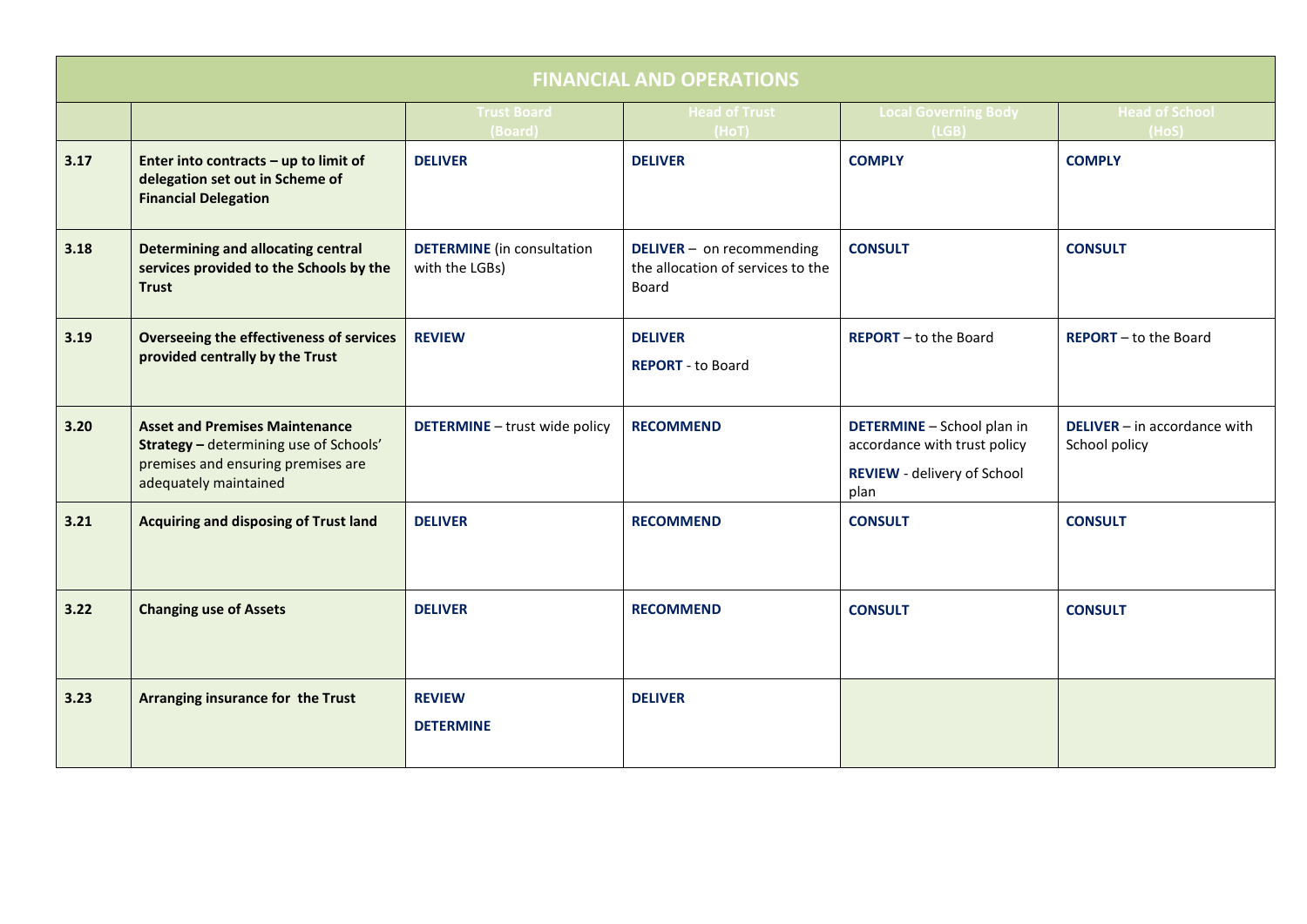| <b>HR</b> |                                                                                    |                                                                                                                                 |                                                                                                                       |                                                                                                                                                                                                                                          |                                                                                                            |  |  |
|-----------|------------------------------------------------------------------------------------|---------------------------------------------------------------------------------------------------------------------------------|-----------------------------------------------------------------------------------------------------------------------|------------------------------------------------------------------------------------------------------------------------------------------------------------------------------------------------------------------------------------------|------------------------------------------------------------------------------------------------------------|--|--|
|           |                                                                                    | <b>Trust Board</b><br>(Board)                                                                                                   | <b>Head of Trust</b><br>(HoT)                                                                                         | <b>Local Governing Body</b><br>(LGB)                                                                                                                                                                                                     | <b>Head of School</b><br>(HoS)                                                                             |  |  |
| 4.01      | <b>Appointing the HoT</b>                                                          | <b>DETERMINE</b>                                                                                                                |                                                                                                                       | <b>CONSULT</b>                                                                                                                                                                                                                           | <b>CONSULT</b>                                                                                             |  |  |
| 4.02a     | Determine the appointment process for<br>the Head of School at each School         | <b>DETERMINE</b> -in consultation<br>with the HoT/LGBs                                                                          | <b>RECOMMEND</b>                                                                                                      | <b>RECOMMEND</b>                                                                                                                                                                                                                         |                                                                                                            |  |  |
| 4.02b     | Appointing the Head of School at each<br><b>School</b>                             | <b>DETERMINE</b> -in consultation<br>with the HoT/LGBs                                                                          | <b>RECOMMEND - sit on</b><br>appointment panel along with,<br>trustee & [two] representatives<br>of the relevant LGB  | <b>RECOMMEND - [two</b><br>representatives] to sit on the<br>appointment panel with the<br>HoT & a trustee                                                                                                                               |                                                                                                            |  |  |
| 4.03      | <b>Appointing of cross-Trust Staff (in line</b><br>with recruitment policy)        | <b>APPOINT</b>                                                                                                                  | <b>RECOMMEND - sit on</b><br>appointment panel                                                                        | <b>RECOMMEND</b>                                                                                                                                                                                                                         | RECOMMEND - At least one HT<br>to sit on appointment panel                                                 |  |  |
| 4.04      | <b>Appointing School SLT (excluding Head)</b><br>of School)                        |                                                                                                                                 | <b>CONSULT</b>                                                                                                        | <b>DELIVER</b> - report to Board<br><b>REPORT</b> - to HoT and Board                                                                                                                                                                     | <b>RECOMMEND</b>                                                                                           |  |  |
| 4.05      | <b>Appointing School Staff (excluding SLT</b><br>& Head of School)                 |                                                                                                                                 |                                                                                                                       | <b>DELIVER</b>                                                                                                                                                                                                                           | <b>RECOMMEND</b>                                                                                           |  |  |
| 4.06a     | Key Performance Indicators - setting<br>and reviewing performance of the Trust     | <b>DETERMINE</b><br><b>REVIEW</b>                                                                                               | <b>DEVELOP</b><br><b>DELIVER</b>                                                                                      | <b>CONSULT</b>                                                                                                                                                                                                                           | <b>CONSULT</b>                                                                                             |  |  |
| 4.06b     | Key Performance Indicators - setting<br>and reviewing performance of the<br>School | <b>CONSULT</b><br><b>DETERMINE</b> - to be in line with<br>the KPIs of the Trust<br>REVIEW - performance against<br><b>KPIs</b> | <b>CONSULT</b><br><b>RECEIVE REPORTS - from the</b><br>LGBs and report performance<br>of the LGBs against School KPIs | <b>RECOMMEND</b> - targets for<br>performance of the School to<br>the HoT<br><b>REVIEW</b> - performance of the<br>School and report to the HoT<br><b>DELIVER</b> - holding leadership<br>to account for delivery against<br><b>KPIs</b> | DELIVER - performance of the<br>School against KPIs<br><b>REPORT</b> - performance of the<br>School to LGB |  |  |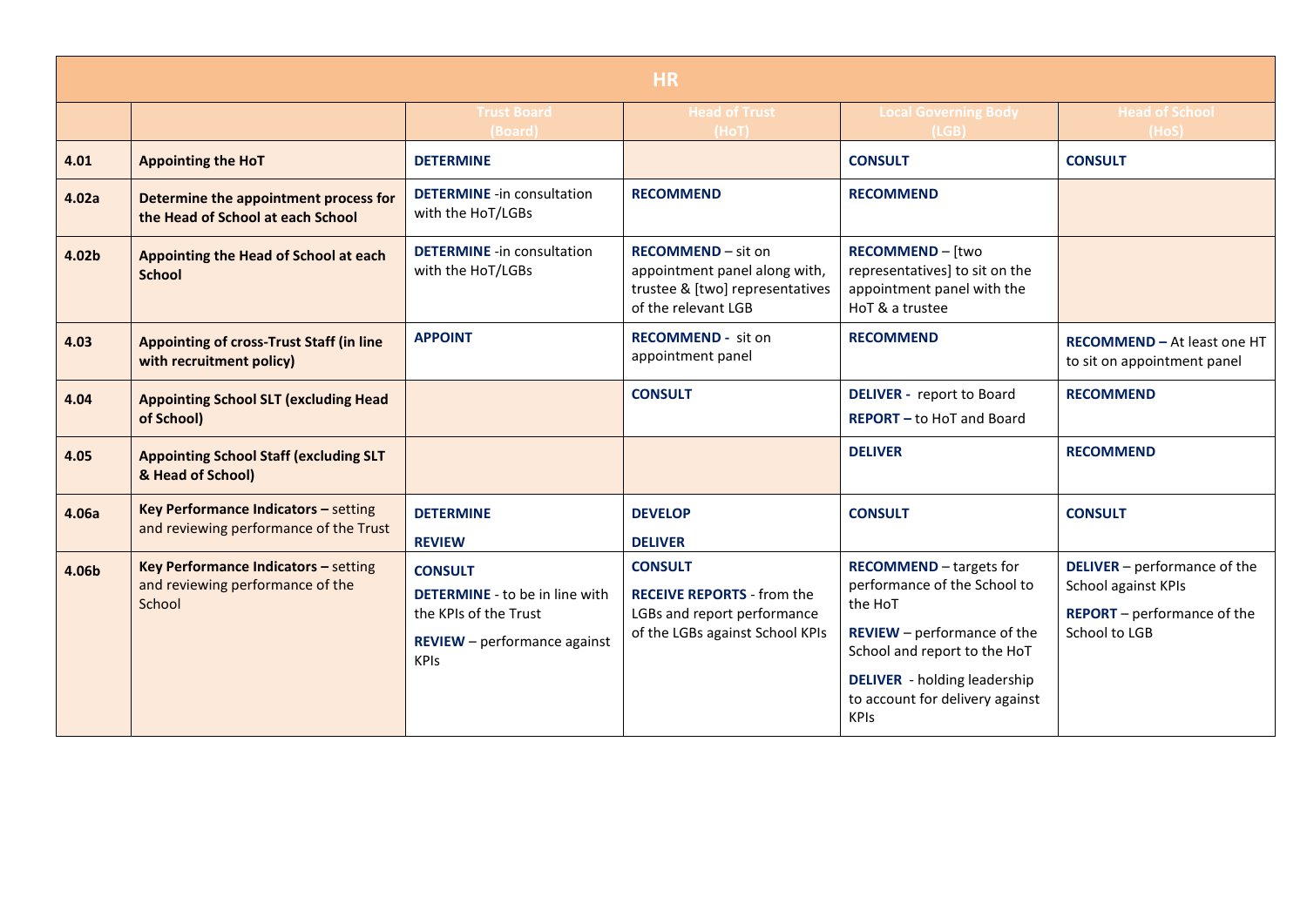| <b>HR AND OPERATIONS</b> |                                                                                                                                                                                                      |                                                                                                                                                                                                    |                                                                                                                                                                                                    |                                                                                                                                |                                                                                                                                           |  |  |
|--------------------------|------------------------------------------------------------------------------------------------------------------------------------------------------------------------------------------------------|----------------------------------------------------------------------------------------------------------------------------------------------------------------------------------------------------|----------------------------------------------------------------------------------------------------------------------------------------------------------------------------------------------------|--------------------------------------------------------------------------------------------------------------------------------|-------------------------------------------------------------------------------------------------------------------------------------------|--|--|
|                          |                                                                                                                                                                                                      | <b>Trust Board</b><br>(Board)                                                                                                                                                                      | <b>Head of Trust</b><br>(HoT)                                                                                                                                                                      | <b>Local Governing Body</b><br>(LGB)                                                                                           | <b>Head of School</b><br>(HoS)                                                                                                            |  |  |
| 4.07                     | <b>Establishing Trust wide HR Policies</b><br>recruitment,<br>(including<br>discipline,<br>capability,<br>grievance and<br>absence<br>policies) in accordance<br>with all<br>appropriate regulations | <b>DETERMINE</b><br><b>REVIEW</b>                                                                                                                                                                  | <b>RECOMMEND</b><br><b>COMPLY</b>                                                                                                                                                                  | <b>COMPLY</b>                                                                                                                  | <b>COMPLY</b>                                                                                                                             |  |  |
| 4.08                     | <b>Implement Appraisal Performance</b><br><b>Management Policy together with pay</b><br>reviews (in line with the Trust's pay<br>policy and all statutory regulations)                               | REVIEW - in respect of HoT<br><b>RECEIVE REPORTS - in respect</b><br>of appraisal arrangements and<br>outcomes<br>$REVIEW - any appeals in$<br>respect of the principals and<br>cross School staff | REVIEW - in respect of HoS and<br>cross trust staff (and any<br>appeals from School staff)<br><b>REVIEW - AND REPORT -</b><br>(annually) to the Board on<br>appraisal arrangements and<br>outcomes | <b>COMPLY</b> - in respect of<br>performance management of<br>HoS<br><b>REVIEW</b> - any appeals respect<br>of all other staff | <b>COMPLY</b><br>$REVIEW - in respect of all$<br>other staff<br>REPORT - annually to the HoT<br>on appraisal arrangements and<br>outcomes |  |  |
| 4.09                     | <b>Setting Terms and Conditions of</b><br><b>Employment and Staff Handbook</b>                                                                                                                       | <b>DETERMINE</b> – and consider any<br>proposals by LGBs to make<br>amendments                                                                                                                     | <b>RECOMMEND</b>                                                                                                                                                                                   | <b>CONSULT</b> - report to Board on<br>any suggested changes to the<br>School's terms and conditions<br><b>COMPLY</b>          | <b>CONSULT</b><br><b>COMPLY</b>                                                                                                           |  |  |
| 4.10                     | Dismissing HoT, HoSs / senior/ cross<br>Trust staff (in accordance with the Trust<br>disciplinary and capability policies)                                                                           | REVIEW - in respect of the HoT<br><b>DETERMINE</b> -in consultation<br>with the HoT/LGBs                                                                                                           | $REVIEW - in respect of$<br>principals, cross School staff<br>and senior leadership teams of<br>the Schools<br><b>REPORT</b> - any dismissals to the<br><b>Board</b>                               | <b>CONSULT</b> - report to Board<br>REVIEW - in respect of the HoS<br>of the School                                            |                                                                                                                                           |  |  |
| 4.11                     | Dismissing all other staff (in accordance<br>with the Trust disciplinary and<br>capability policies)                                                                                                 |                                                                                                                                                                                                    | <b>REVIEW</b><br><b>REPORT</b> $-$ to the Board                                                                                                                                                    | <b>REVIEW</b> (in consultation with<br>the CEO)<br>REPORT - to the HoT                                                         | <b>COMPLY</b>                                                                                                                             |  |  |